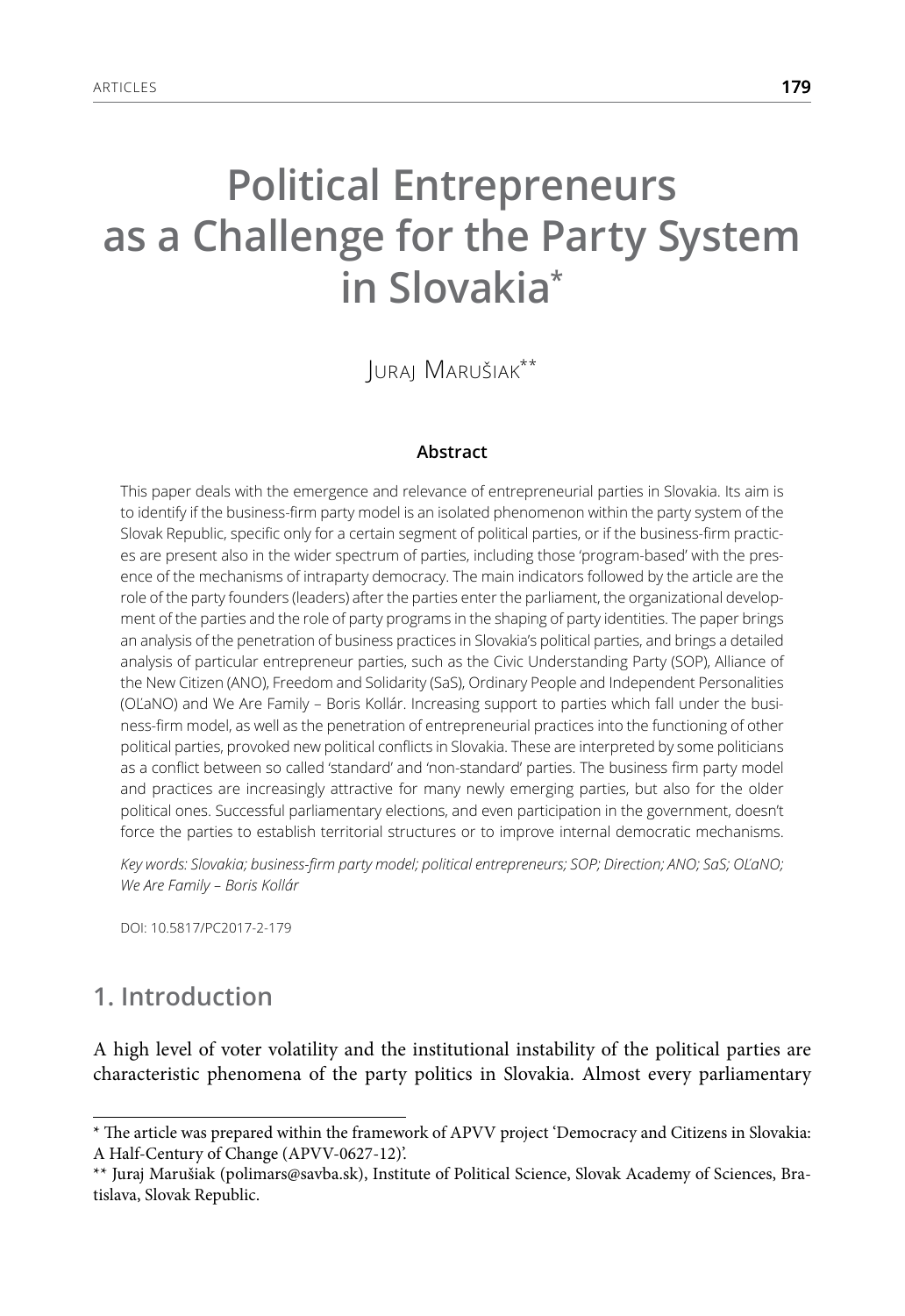election, with the single exception of the elections in 2006, resulted in the arrival of political 'newcomers' into the National Council of the Slovak Republic. The last elections, in March 2016, even introduced into the parliament a record-breaking number of new political parties – Network, led by former member of the Christian Democratic Movement (KDH) Radoslav Procházka, far-right Kotleba – People's Party Our Slovakia and We Are Family, led by businessman and millionaire Boris Kollár.

In 2012, the Ordinary People and Independent Personalities (OĽaNO), led by the businessman Igor Matovič, entered the parliament for the first time. Two years prior, in 2010, the Freedom and Solidarity (SaS), led by another businessman – Richard Sulík and centre-right party Most-Híd, had focused predominantly on the cooperation between the ethnic Slovak majority and Hungarian minority.

Some of the above mentioned political parties could be clearly defined as the results of the political ambitions of some businessmen, like SaS, OĽaNO, We Are Family – Boris Kollár and Alliance of the New Citizen (ANO), established in 2001 by Pavol Rusko – the owner of the most influential TV station at the time, TV Markíza. They can be distinguished from each other by their organizational structures, by the role of ideology in the shaping of their politics as well as by their duration. Whereas ANO survived only one tenure and then it disappeared from the political scene, SaS and OĽaNO managed to persist for a longer time.

The coming of the new political parties is connected with the crisis moments in the political life of the country, when the 'old' mainstream parties failed to mobilize the voters or when the voters were tired of the competition between two irreconcilable political camps. Another reason for the establishment of the new, alternative political parties, is the emergence of the new segments of the voters with a new agenda. However, after the elections in 2016, the process of the de-consolidation of the political party system in Slovakia, established in 1990s, achieved its peak, as no political party has constantly been present in the National Council of the Slovak Republic since 1990. The structural and institutional instability of the political party system in Slovakia caused a situation in which even the relatively new political parties that entered the parliament in 2002 (Direction, in Slovak *Smer*) or 2010 (Freedom and Solidarity, SaS) should be considered to be 'traditional parties'.

The presented article will focus on the political parties, where the founding role of the political entrepreneur is apparent, in particular on ANO, SaS, OĽaNO and We Are Family. We will analyze the presence of the 'entrepreneur' elements in other political parties, with the main focus on Direction, as this party is widely described by some publicists as a 'joined stock company' (see for example Vagovič 2016).

The common characteristic of the political newcomers to the Slovak parliament is the central role of the party leader. On the other hand, they differ in many aspects. Whereas Direction, Most-Híd, Network or Kotleba's party developed their organizational structures, the political parties founded by entrepreneurs, such as ANO, SaS, We Are Family and OĽaNO, were not interested either in building regional and local party branches, or in the massive party apparatus. In the case of the first parties, in spite of the dominant position of the leader, the regional and local structures of the party were developed. The presence of the leader plays a crucial role in electoral campaigning, but, at least theoretically, the territorial structures might create a counterbalance to their leaders (founders). These parties made an effort to deepen their institutionalization.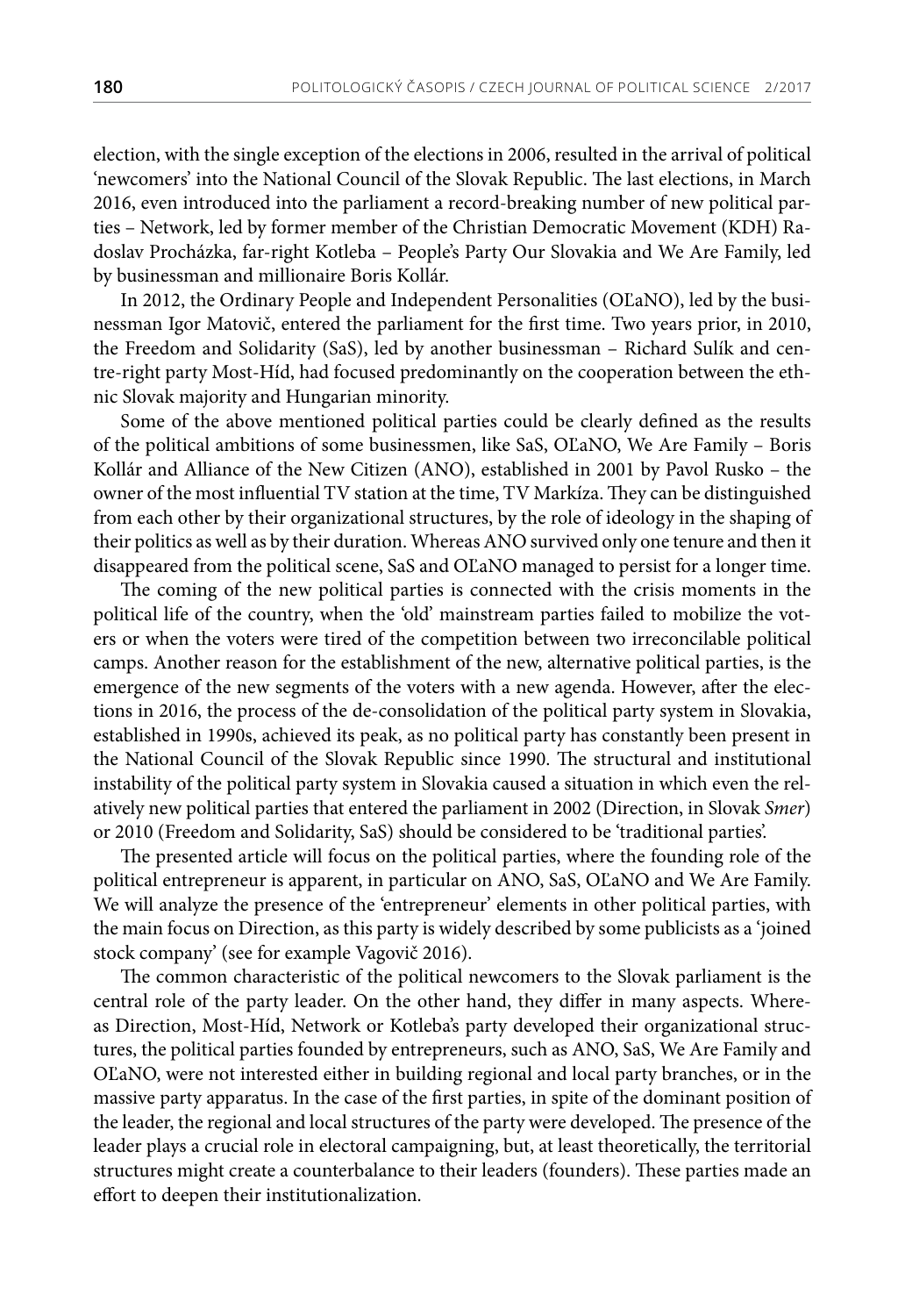However, in the second case 'the leader behaves in the manner of a *dominus* (an owner) – without significant counterweight and he or she benefits from almost entirely undisputed support from followers' (Vercesi 2015: 399). According to Michelangelo Vercesi, the crucial characteristics of such parties are the 'personalist leaderships and internal organizations clearly developed to sustain and preserve, rather than counterbalance, the leadership of their founders' (Vercesi 2015: 396). Vercesi called them 'owner parties'. However, his definition covers not only the parties founded by entrepreneurs, but also the Northern League, established from the different regionalist movements, i.e. with structures on the grassroots level. Therefore, the parties founded by the entrepreneurs – the 'entrepreneurial parties' or 'business firm parties' are analyzed by some authors as a new party model (Krouwel 2006; Hopkin, Paolucci 1999; Harmel, Svåsand 1993).

The parties to be analyzed in the presented article – ANO, SaS, We Are Family and OĽaNO –were established on the grounds of the private initiative of their founders. The founders, at least during the first stages of their existence, before the first parliamentary elections in which they took part, were also the main (or even single) source of their financing. Krouwel distinguished two types of 'business firm parties'. The first one is based on a pre-existing commercial company, whose structures are used for a political project. The second type represents a new and separate organization 'specially constructed for a political endeavor' (Krouwel 2006: 260).

The conceptual framework of entrepreneur parties, elaborated by Vít Hloušek and Lubomír Kopeček (2017) in the introduction to this journal volume, comprises not only the genetic origin of such parties, but also a 'crucial formative influence' of the leaders over the political project, at least in its first stage, especially in the prioritization of the issues. The party is not rooted in civic society organizations or social movements. The parties established on the business-firm model are distinguish by the centralized structure, dominated by the leader, with weak or even absent intra-party democracy. Generally, they didn't develop territorial structures and they had only a small number of members. The leader and his circle have a decisive role in the selection of party elites. Marketing techniques and electoral experts play an important role in the external communication of the party. In general, entrepreneurial parties have easy access to the media. The ideological and program issues are taken instrumentally; they are subordinated to the political ambitions of the founder (Hloušek, Kopeček 2017; Hopkin, Paolucci 1999; Krouwel 2006). [Robert Harmel a](http://www.tandfonline.com/author/Harmel%2C+Robert)nd [Lars](http://www.tandfonline.com/author/Sv%C3%A5sand%2C+Lars)  [Svåsand](http://www.tandfonline.com/author/Sv%C3%A5sand%2C+Lars) distinguished three phases of the development of entrepreneurial parties – identification, organization and stabilization. In the first phase, the message of identification is developed. The second stage is the period of the establishment of the party's top structures and electoral growth. Subsequently, after entering the parliament and government, the establishment of the territorial party branches should follow (Harmel, Svåsand 1993).

In this article we analyze to what extent the parties established by entrepreneurs in Slovakia meet the above mentioned criteria of entrepreneurial parties. We will focus mainly on the role of the parties' founders (leaders) after the parties entered the parliament, the organizational development of the party and the role of party programs in the shaping of party identities. Analyzing the results of the parliamentary elections since 2010, the role of the entrepreneurial parties, i.e. parties founded by businessmen (former or acting), is increasing; their electoral support has grown from 12.14 percent in 2010 to almost 30 percent in 2016 (Table 1).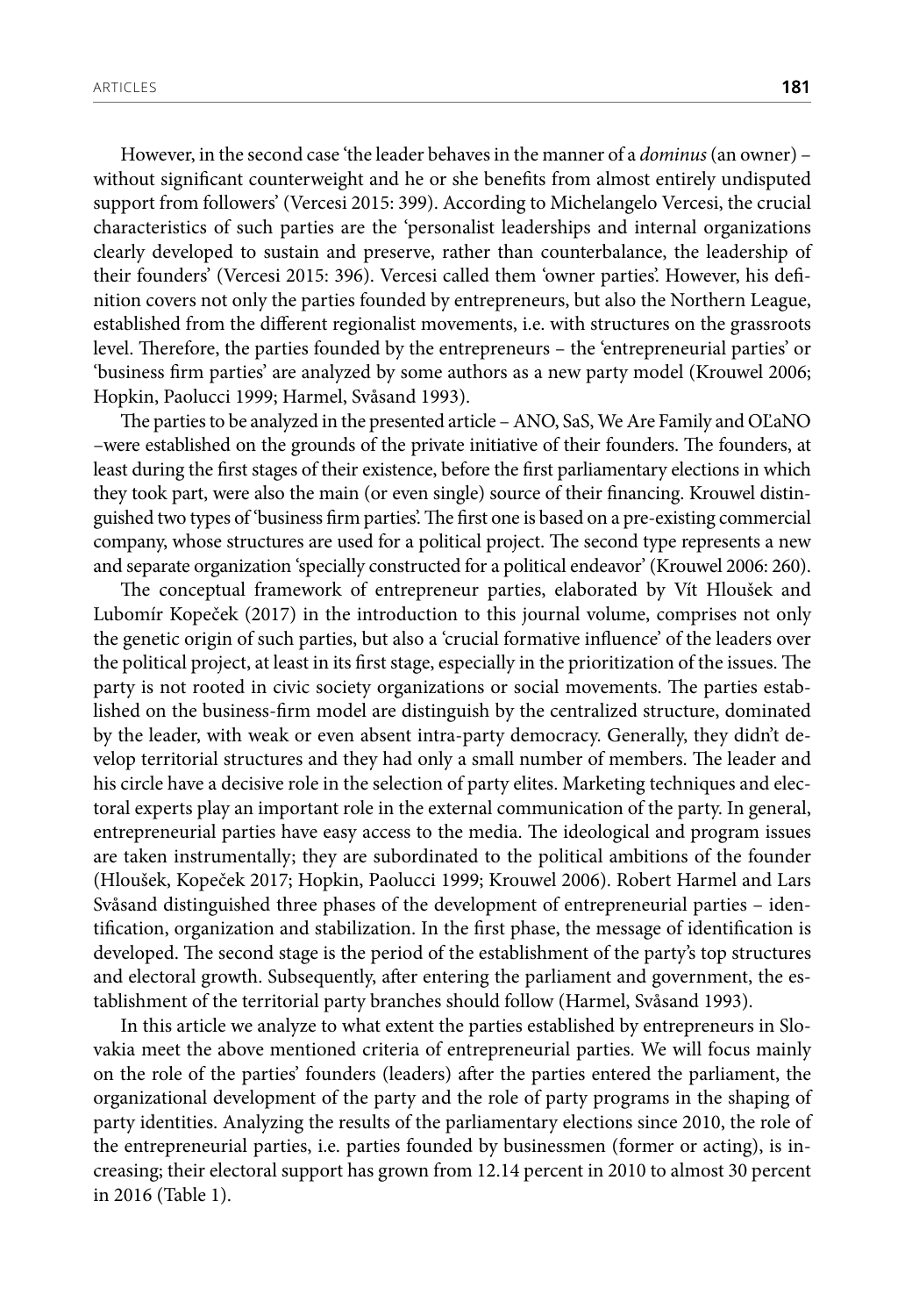| Table 1: Parliamentary elections in Slovakia 2010, 2012 and 2016 - share of valid votes cast<br>for entrepreneur parties (%) |                |                |                |  |  |  |  |  |
|------------------------------------------------------------------------------------------------------------------------------|----------------|----------------|----------------|--|--|--|--|--|
| Name of the party                                                                                                            | Elections 2010 | Elections 2012 | Elections 2016 |  |  |  |  |  |
| SaS                                                                                                                          | 12.14          | 5.88           | 12.10          |  |  |  |  |  |
| OĽaNO                                                                                                                        |                | 8.55           | 11.02          |  |  |  |  |  |
| We Are Family – Boris Kollár                                                                                                 |                |                | 6.62           |  |  |  |  |  |
| Total                                                                                                                        | 12.14          | 14.38          | 29.74          |  |  |  |  |  |
| Source: Statistical Office of the Slovak Republic 2010; 2012; 2016.                                                          |                |                |                |  |  |  |  |  |

The paper will try to identify whether the business firm party model is an isolated phenomenon, specific only to a certain segment of political parties, or if business-firm practices are also more broadly present, including in 'program-based' parties, with the presence of the mechanisms of intraparty democracy. Largely, the political newcomers, including the entrepreneur parties, formulated their messages as demands for substantial changes. At the same time, as Kopeček and Hloušek (2017) pointed out, these parties serve as a personal vehicle for the party leader to the positions in the establishment. Therefore, we need to analyze the relevance and position of the entrepreneurial parties in the party system of Slovakia, i.e. to what extent these parties can be considered anti-establishment forces. Finally, we will try to examine the thesis of Harmel and Svåsand (1993); according to them the new parties need to enter the third stage of their development, i.e. to establish organizational structures in order to consolidate their position in the party landscape.

However, such analysis would be impossible without the study of the wider context of party politics in the country, mainly in terms of relations between politics and business, but also in terms of the mechanisms of internal functioning of the political parties. In the beginning, we will analyze the penetration of the business-firm practices in party politics in the 1990s. The following sections will analyze and compare the particular political parties founded by the businessmen. Finally, we will analyze the development of the new political projects since 2014, when several new 'political entrepreneurs' emerged, and their impact on the party landscape in Slovakia.

#### **2. Business practices in party politics in the 1990s**

The trends towards oligarchizing of the decision-making process at the expense of intraparty democracy, which is mentioned by V. Hloušek and L. Kopeček as a characteristic feature of the newly established business-firm parties, was previously described by Moisei Ostrogorski in relation to the 'traditional' political parties in United Kingdom (Ostrogorski 1902). In many contemporary European political parties a trend towards the 'presidentialization' of power is present, i.e. the 'growth of leadership power and autonomy within parties and political executives, and the greater prominence of leaders in electoral processes' (Webb, Poguntke 2005: 336). The process of the centralization of power and the dominance of the leaders not only in the decision-making process, but also in the political communi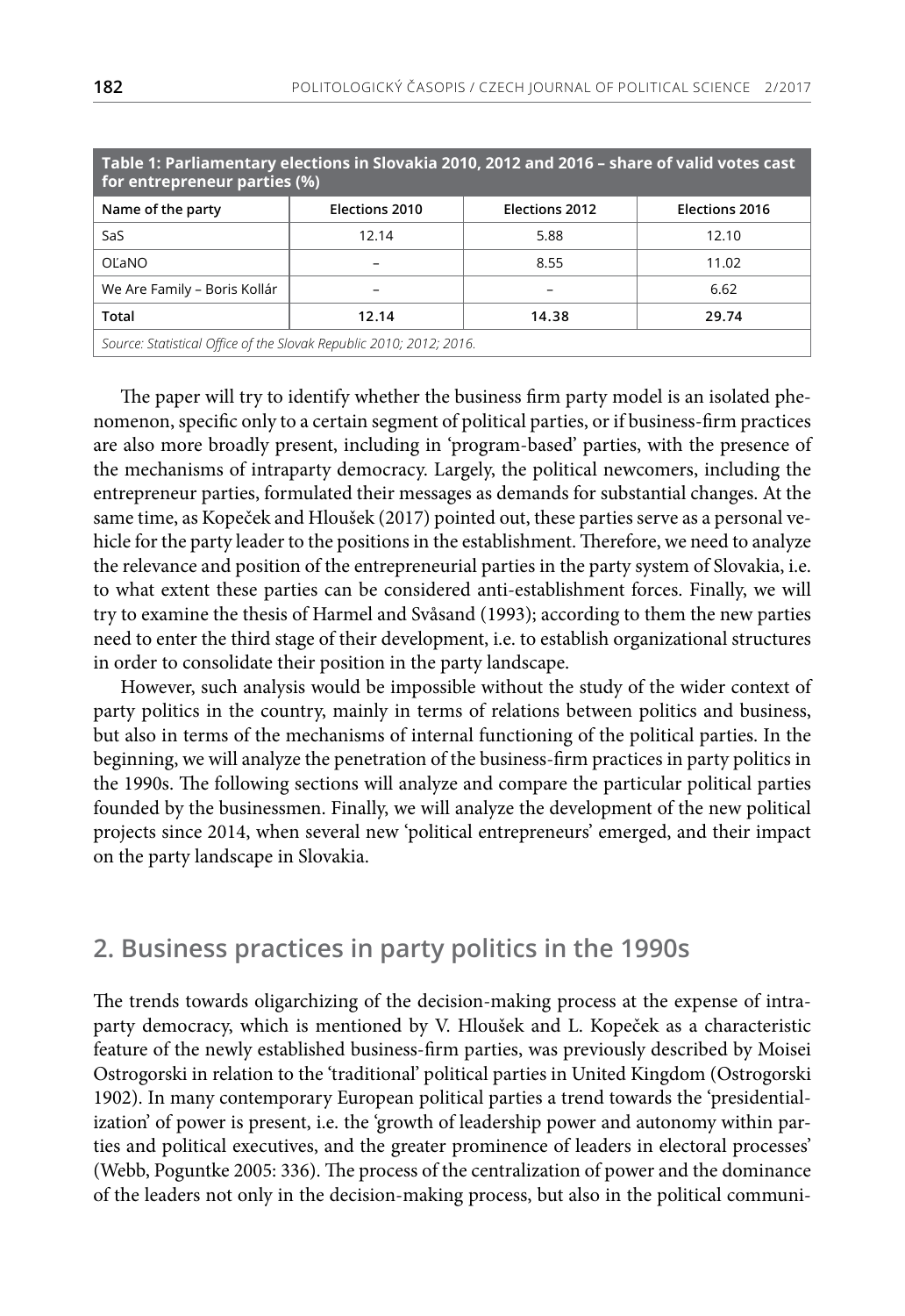cation of the parties, has accelerated in Slovakia since 1998 after the adoption of the new electoral law in 1998. The electoral reform replaced the division of Slovakia into four electoral regions, corresponding with the administrative-territorial division of the country in 1960–1990, with the introduction of a single constituency in the entire territory. Thus, the formal and informal influence of the parties' leadership has increased.

In the 1990s, HZDS was an example of a strictly centralized party in Slovakia. As the research done by the Department of Political Science at Comenius University in Bratislava shows, the process of centralization was more advanced in the newer political parties in the later period (Malová, Lášticová 2013: 88). Since the early 2000s, the role of the party leader in the electoral campaigns of the political parties increased, whereas parties focused on some segments of the society rather than on the promotion of their leaders, like Party of Hungarian Community / Coalition or KDH, became gradually marginalized.

Probably the first example of the introduction of business practices in party politics in Slovakia was the electoral campaign of HZDS in 1994, directly inspired by Silvio Berlusconi and his party Forza Italia. HZDS was the first party to organize its campaign on the principles of marketing. The non-transparent privatization of the big state-owned companies during the third government of Vladimír Mečiar (1994–1998) increased the influence of the oligarchs on party politics in Slovakia. The close interconnections between big business and the Movement for Democratic Slovakia (HZDS) led by Mečiar were demonstrated by the presence of the most relevant Slovak businessmen on the HZDS list of candidates in the 1998 parliamentary elections, and one of them, VSŽ corporation supervisory board member Alexander Rezeš, was a main coordinator of the party's electoral campaign (Leško 1997). The head of the supervisory board of VSŽ, Ján Smerek, was appointed Prime Minister, however, his mission failed.

The opposition parties enjoyed the support of influential businessmen who held a critical stance towards the rule of V. Mečiar, as well. They were represented by an informal group called 'G7'. While in the case of both HZDS and the opposition parties, intra-party democracy was formally preserved, the opposition parties attached importance to their ideology, and the decisive role in the policy making and campaigning was played by the political leaders of the parties, not by the 'sponsors'. The link between the opposition parties and commercial business was weaker compared to HZDS, and the businessmen, supporting the opposition, were in 1998 not directly involved in the politics of particular opposition parties, with the exception of Party of Civic Understanding (SOP), supported by Jozef Majský and Pavol Rusko.

#### **3. Party of Civic Understanding**

The founding of the party was announced in January 1998; the party was registered in the next month. Rudolf Schuster became the leader of the party. He was a popular mayor of the second largest city in Slovakia, Košice, and in 1997 he announced his ambitions to run for the office of President of the Slovak Republic. Other representatives of the party were the former minister of foreign affairs, Pavol Hamžík (1996–1997), who announced his resignation after the manipulated referendum on the direct election of president which was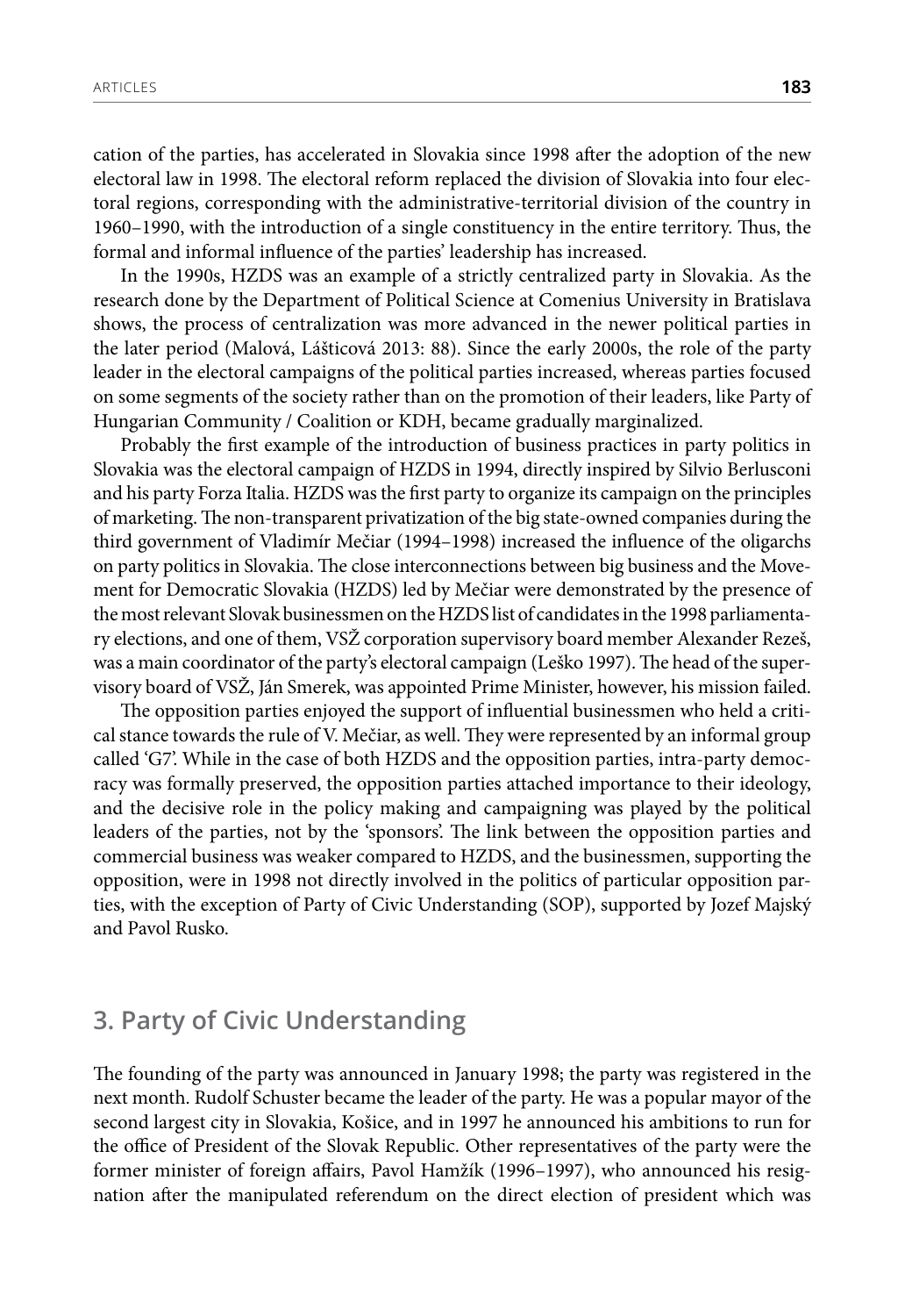obstructed by Mečiar's government, mayor of Banská Bystrica Igor Presperín, operatic tenor Peter Dvorský etc. However, one of the main pillars of the electoral campaign was the support of the party by the media, in particular the commercial TV station TV Markíza and the center-left daily newspaper Pravda. The party was financially supported by the Sipox holding, owned by the then-influential businessman Jozef Majský. His involvement in the financing of the party was emphasized by the placing of his spouse Diana Dubovská on the slate of candidates (Kopeček 2002). The influence of TV Markíza's owner, Pavol Rusko, was emphasized by the presence of his wife Viera Rusková on the party's slate (Poláš 2016).

The party officially proclaimed itself center-left (SOP 1999), however ideology didn't play a significant role in the shaping of the party policy. Initially, the aim of the party was to overcome the deep polarization of the Slovak society in two fighting and irreconcilable camps, however 'because of the EU's uncompromising stance toward the HZDS', the leaders of SOP didn't anticipate the coalition with HZDS and, in particular, with V. Mečiar, after the elections (Vachudova 2005: 170). Another crucial point of the party's agenda was the promotion of R. Schuster as the candidate for President of the Slovak Republic.

Following the 1998 parliamentary elections, SOP joined the coalition government. After the success of R. Schuster in the presidential elections in 1999, P. Hamžík became the new head of SOP. However, the party didn't manage to create a sufficient network of local and regional structures and its performance in the government was featureless. Since the electoral support of the party rapidly dropped in 2000–2001, one of its main sponsors – Pavol Rusko established his own political party in 2001. The decline of the interests of businessmen in the party, the loss of charismatic leader R. Schuster since he became a President of the Slovak Republic and finally, exhaustion of the idea of 'civil understanding' after the establishment of the wide right-left coalition caused the rapid decomposition of the party and its disappearance from the political scene. The party congress called the members to join the more successful Direction party led by Robert Fico (TASR 2003).

Regarding internal organization, SOP wasn't distinguishable from the 'mainstream' parties; it adopted the four-stage model of party structure (local branches, district, regional and national bodies) with the open membership. An individual became a party member after the payment of the membership fee. Membership had to be approved by the local club of the Party. The members were obliged to be registered in the local branch in their place of residence (Ondruchová 2000: 30–31). The element of centralization of the membership policy was the right of the Republic Council to cancel the party membership of any member on the grounds of a decision by three-fifth of its members (Article V., paragraph 5) in the case of the serious violation of the Party statute, effectual sentencing for wanton injury or for the nonpayment of the membership fee for more than six months (SOP 1999). The presence of such provision was unique for the political parties in Slovakia that time (Ondruchová 2000). SOP was an example of the direct involvement of businessmen in party politics. The driving force of party success was the media support provided by Rusko, TV Markíza's owner. However, the crucial role in the shaping of SOP politics was played by democratically elected leaders, and therefore SOP cannot be considered to be a business-firm project. On the other hand, the close ties between SOP and commercial media, focus on the creation and promotion of the charismatic leader and low attention paid to the development of the territorial structures allow us to consider it to be a predecessor of future political entrepreneurial projects.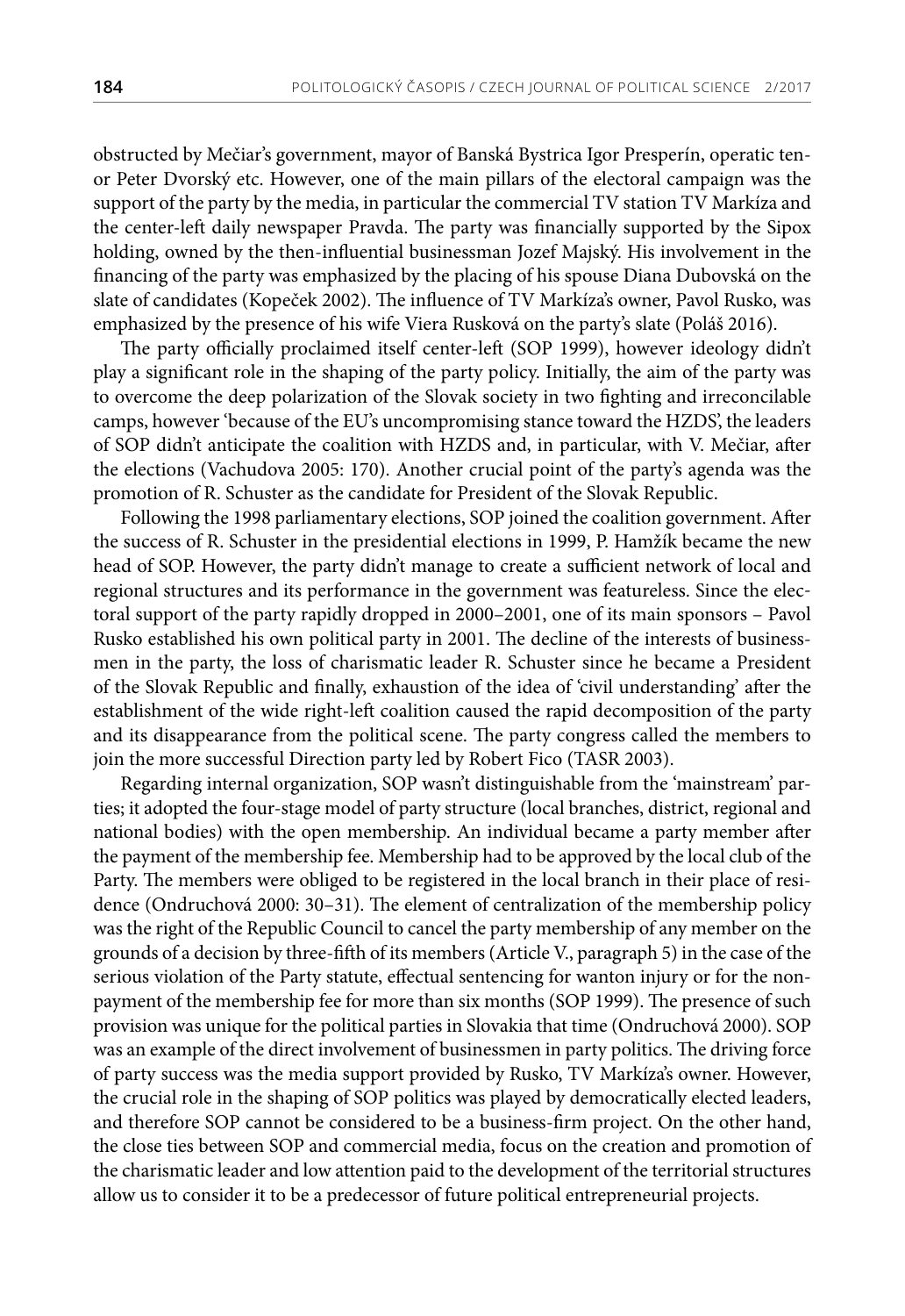# **4. The coming of 'political entrepreneurs' – seeking a centrist voter**

The character of the privatization process and later, the relations between commercial businesses and state institutions (in particular in the case of public procurement, public orders etc.) in Slovakia caused the leaders of the big business, mainly the owners of the privatized state owned companies, but also two main financial groups operating in Slovakia (Penta and J  $\&$  T), to prefer to cooperate with the existing, 'mainstream' political parties, rather be directly involved with the establishment of new political parties. The consequence was the emergence of close and mostly non-transparent ties between the political parties and non-transparent business, as evidenced by numerous scandals presented in the media. The influence of oligarchic business on party politics continued even later and it caused the anti-corruption riots in Slovakia at the beginning of 2012.

However, we can also observe some elements of the penetration of business practices in party internal organization in some of the 'mainstream parties' with well-established regional and local structures (which clearly declared their ideological affiliations). This was the case of the most influential political party in Slovakia – Direction. Party leader Robert Fico has an unquestionable position, and the party is personified by him. The party statute distinguishes three levels of affiliation – founding members, full members, and activists and sympathizers. The founding members had veto power, they could block the decisions adopted by the elected party organs and even the quorum of the party congress. Their privileges were abolished by the party congress in September 2006 (TASR 2006). The high level of the centralization of the party organs was preserved, and the heads of the regional and district party organizations continued to be appointed by the party Presidium (Smer-SD 2010).

According to the information published in the Slovak media, the establishment of Direction was the result of the private initiative of several businessmen (sometimes called 'shareholders') affiliated with HZDS before the parliamentary elections 1998.<sup>1</sup> However, they were not directly present in the party structures. The single exception was the close relations with the Donar advertising agency. Its owner, Fedor Flašík, and his spouse, Monika Flašíková-Beňová, were the founding members of the party. Since 2006, however, M. Beňová has lost influence within the party.

The role of ideology in Direction's agenda is very instrumental and treated in a very flexible way. The party was established in 1999 as 'pragmatic' and non-ideological, but its switch to a social democratic orientation in 2004 was not accompanied by internal discussions. In spite of the highly-centralized organizational structure and the influence of the so called 'shareholders', Direction cannot be called a business firm party. The central and unquestioned position of the leader, R. Fico, is not the result of his economic influence, but rather the result of his popularity among voters. The party developed powerful territorial structures which have a significant influence in both the intra-party decision-making process and in the national bodies. The business groups or the particular businessmen don't play any direct formative role in the politics of Direction.

The privatization of the banks, so called 'natural monopolies', and re-privatization of some of the largest industrial companies by foreign investors, as well as the dominant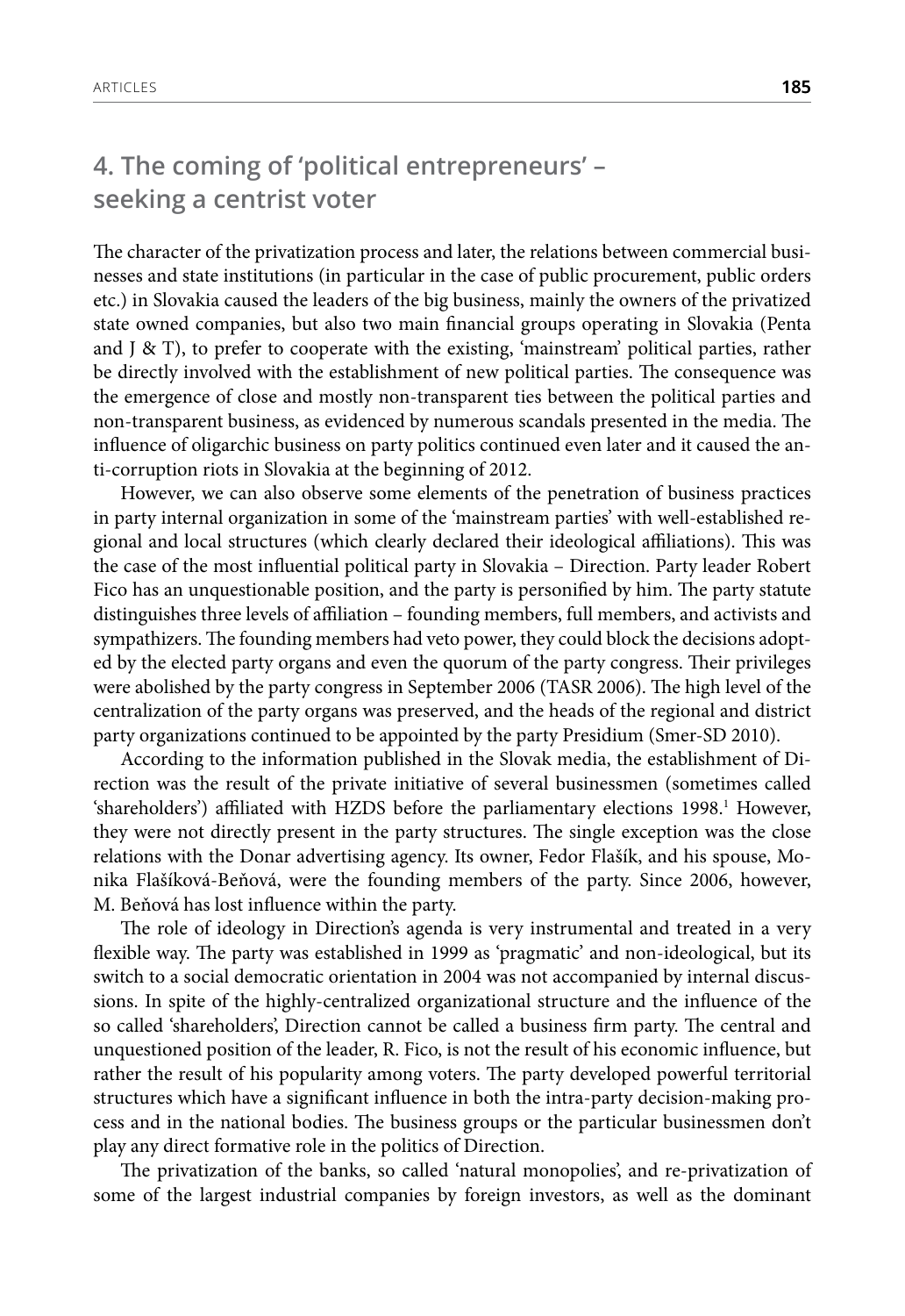position of foreign direct investments in the establishment of the new industrial capacities (for example in the automotive industry), caused a situation in which the political parties that were directly founded by entrepreneurs couldn't achieve influence comparable to that of ANO in the Czech Republic or Forza Italia in Italy. The leaders of the potential entrepreneurial parties were mostly medium-sized entrepreneurs without direct access to state resources. In general, their economic influence can't be compared with the influence of Andrej Babiš and Silvio Berlusconi.

# **5. New Citizen Alliance – the rise and fall of the (political) entrepreneur**

The leader of the New Citizen Alliance (ANO). Pavol Rusko, had already considered starting his political career before the 1998 parliamentary elections, when he was a co-owner and director of the commercial TV channel TV Markíza. This station was the first nation-wide private TV channel; it was available over the air and not only via satellite or cable TV, which were then available only in the big cities. The broadcasting of TV Markíza began in 1996. Initially, it was a tabloid channel without political ambitions, but it very soon became the most popular TV station in Slovakia, with the largest audience. However, in 1997 and at the beginning of 1998, TV Markíza switch its initially neutral stance towards the government of Vladimír Mečiar and started to criticize the authoritarian trends and growing international isolation of Slovakia. One of the reasons for the politicization of TV Markíza was the decision of the HZDS to privatize the second channel of the public Slovak TV (STV 2) in favor of the Pro TV Company, owned by businessmen and other people associated with HZDS (Vladimír Poór etc.). As such a decision threatened the economic interests of TV Markíza, Rusko supported the campaign against the privatization of public TV conducted by opposition parties (Sme 1998). Subsequently, on the eve of the parliamentary election in September, Rusko provided media support to the opposition parties, including the Slovak Democratic Coalition (SDK) and, in particular, the newly established SOP.

The decline in popular support for SOP after the 1998 elections became the final impulse for Rusko to establish his own political party. According to Lubomír Kopeček, the first impulse for Rusko's direct political involvement was the conflict with the co-owners of TV Markíza on the eve of the 1998 elections when the TV station was occupied by their private security service (Kopeček 2006: 414). In 2000–2001, Rusko announced his preparedness to found his own political party several times; initially he considered a center-left orientation (Krno 2000; Matejčíková 2001). As the keeping of close ties with the government expected after the 2002 parliamentary elections was necessary for the strengthening of the position of his own TV company in order to weaken the competitors in the field of electronic media, cooperation with the decaying center-left parties was no longer of interest to him.

On 22 April, 2002, Rusko announced the establishment of the new party Alliance of the New Citizen (its abbreviation ANO means YES in Slovak), however it was defined as center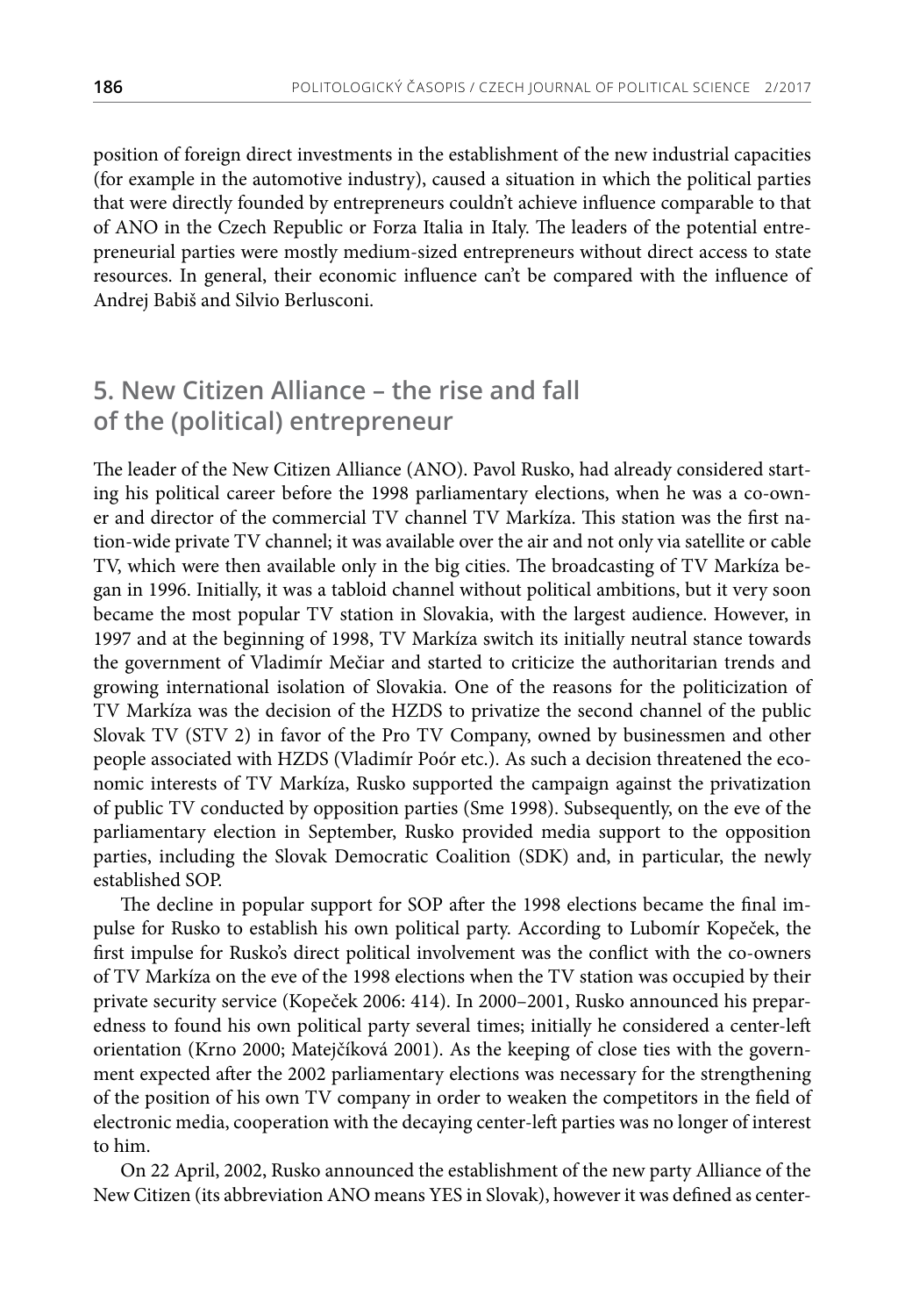right and focused on the 'followers of liberal values'. An anti-establishment appeal became a crucial component of the new party's agenda, besides the promotion of liberal values. According to Rusko, the party was 'an alternative for the people disappointed in the actual development of the Slovak political scene' (Mesežnikov 2001: 109). Rusko was elected leader of the new party in May 2001.

The new party stressed the program and ideological issues. It was focused on the further continuation of market reforms, integration of Slovakia into the EU and NATO, as well as on the promotion of an anti-discrimination agenda. The party expressed its interest in joining the Liberal International and ELDR. It became an observer of the Liberal International in 2002, and since 2005, it has achieved full-fledged membership. In November 2003, ANO joined ELDR as well (Kopeček 2007: 411). On one hand, the international involvement of the party and its program documents show that Rusko intended to found a stable party, with a great deal of coalition potential on the domestic political scene and a strong position in the European and international context. On the other hand, his oscillation between the center-left and center-right political affiliation in 2000–2001 confirms that the party was rather suited to be a personal project of its leader. Therefore, the main aim of the party wasn't the promotion of certain values or its ideology, but Rusko's leadership was rather linked to the promotion of the personal popularity of the leader himself. At that time, Rusko was not only the unquestionable leader of ANO, but also its most important sponsor (together with his business partner, Ján Kováčik). According to his own words, he spent 25 million Slovak Crowns on the party before August 2002 (Horobová 2002).

The political communication of ANO took course mostly through the media owned (or co-owned) by Rusko himself – the commercial TV channel TV Markíza, the popular weekly Markíza, commercial Radio Okey and the daily newspaper Národná obroda. That time, all of them belonged amoung the most popular in Slovakia (Šípoš 2004). Before the parliamentary elections 2002, ANO's list of candidates largely consisted of the people connected with TV Markíza and the world of show-business, like journalists Ľubomír Lintner, Aneta Parišková and Eva Černá etc. (Život 2013). The former PR manager of TV Markíza, Jozef Heriban, became a manager of ANO's electoral campaign and he was put on the party's slate as well. In the elections held in September 2002, ANO received 8.1 percent of the votes and, in spite of the previous declarations, it became a part of the coalition of center-right parties together with the Slovak Democratic and Christian Union (SDKÚ), KDH and the Party of Hungarian Coalition (SMK). The electoral support of the party was concentrated in the urban environment. The party assumed the positions of the ministry of economy, the ministry of health and the ministry of culture. ANO was interested in the last mentioned ministry, because Rusko stated his aim to strip the advertising profits from the public Slovak Television (Jirák, Potůček 2002) by prohibiting them from running advertisements, which therefore would help the commercial television stations.

ANO was criticized several times for misusing the media sources owned by Rusko during the electoral campaign. Rusko preserved his control of the above mentioned media after the election, although officially he sold his share in TV Markíza to another person, his close friend and collaborator František Vizváry (Jirák, Potůček 2002). Another of Rusko's close collaborators, journalist Vladimír Repčík, was appointed as the new director of TV Markíza. According to independent monitoring conducted by the organization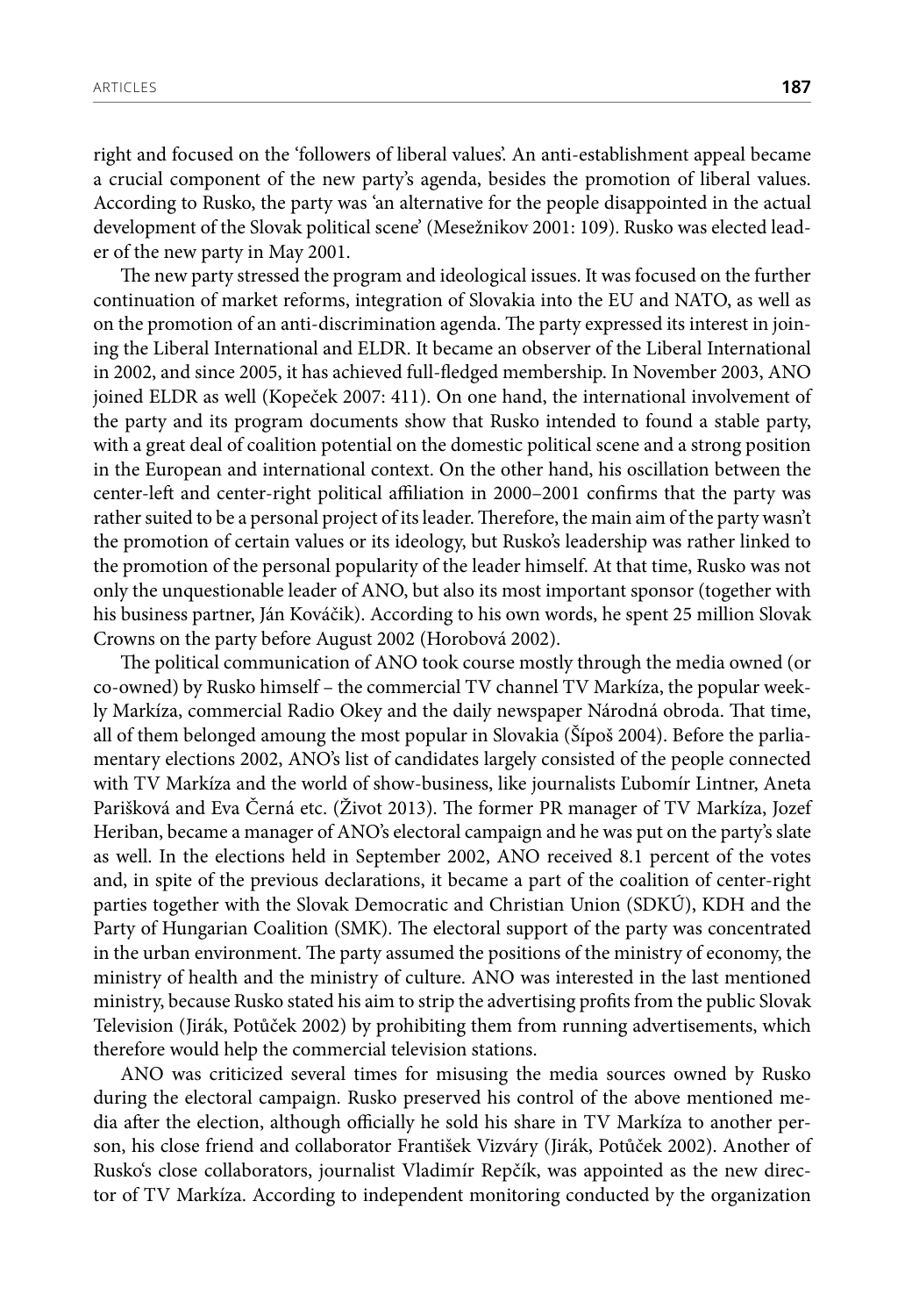Memo98, in spite of the official change in the ownership structure, ANO and Rusko himself were the most preferred political subjects in the broadcasting of TV Markíza in 2002–2004 (Memo98 2004).

Rusko, as the main sponsor of the party, de facto concentrated power in his own hands, even by using informal methods in the decision making process (Kopeček 2006). Rusko was appointed as the Minister of Economy of the Slovak Republic in September 2003. Subsequently, the links between ANO and private firms owned by Rusko became apparent, as Rusko appointed his close collaborators from TV Markíza to the relevant positions at the Ministry of Economy. ANO's financial dependence on the companies linked to TV Markíza continued. In 2004, ANO received 10 million Slovak Crowns as a donation from the company www.markiza.sk (Žemlová 2004).

The governmental performance of the party was not successful. It was accompanied by permanent conflicts with the coalition partners and accusations were made against Rusko of clientelistic and even criminal behavior (Daniška 2005). The popular support for the party rapidly declined. ANO's position was undermined by internal conflicts, which resulted in the withdrawal of some members of the parliamentarian caucus. The party failed to establish local and regional structures, and it preserved its elitist character.

Rusko's business activities were not only the main driving force behind the rise of the ANO party, but they also became its main threat. Rusko took a loan for more than 100 million SKK from a private businessman in 2003, i.e. when he was already Minister of Economy. The scandal regarding 'Rusko's bills' broke out in 2005 and, in consequence, Rusko was dismissed from his position (Žuborová 2015: 97). Subsequently, ANO was excluded from the government coalition in August 2005, but the major part of its deputies in the parliament and two ministers left the party and supported the government of Mikuláš Dzurinda as independent deputies. Thus, ANO joined the opposition, but the aim of the members of the ANO caucus was to back the governmental coalition. In few months, in November 2005, Rusko lost any influence he had had in TV Markíza (Tettinger 2005) when the company was restructured. One of the reasons for Rusko's dismissal from TV Markíza was pressure from the U.S.-based co-owner, the CME Company, who was interested in extending its broadcasting license (Poláš 2016).

The concentration of the electoral campaign on the personality of Rusko and the single dependence on the financial sources from his private business, at least before the parliamentary elections 2002, show that ANO can be considered more as a personal project of the leader than a program-based liberal party. Also, the disintegration of the party took place simultaneously with the decline of the political and economic influence of its leader, Pavol Rusko. Finally, the dismissal of Rusko from the government and from his business activities resulted in the marginalization of the party. This shows that, in spite of the democratic spirit of the party documents, the party institutionalization failed and, probably, the informal methods of controlling the party played a decisive role in the party functioning. The process of founding ANO, its performance, and the direct 'personal union' with the private business of the leader allow us to conclude that ANO can be considered to be a 'business-firm party' in accordance with Hopkin and Paolucci's (1999: 322) definition.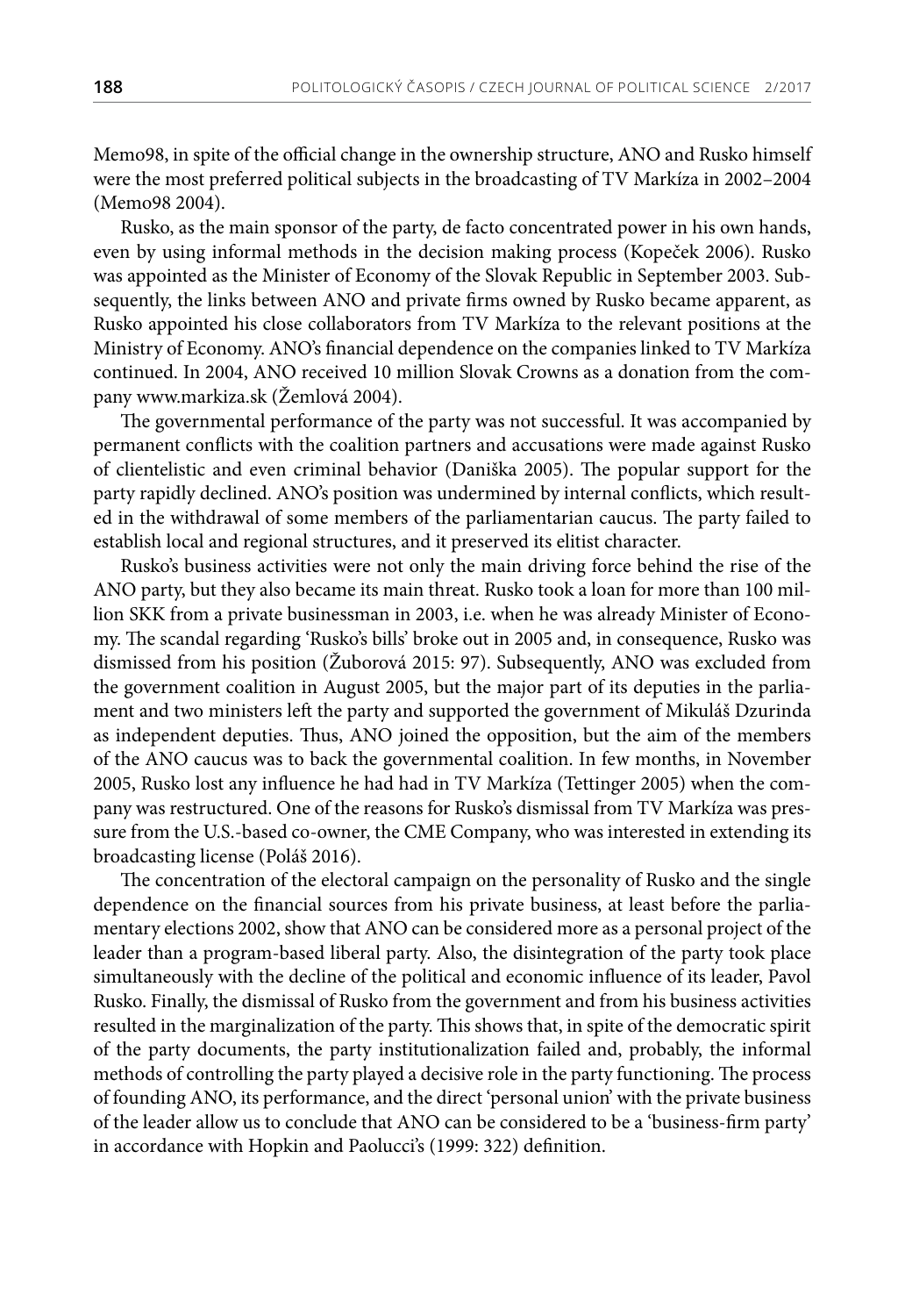# **6. Freedom and Solidarity – between the establishment and anti-establishment party**

The Freedom and Solidarity party (SaS) was established in 2009. Its increasing popular support in 2009–2010 was connected with the weakening of the SDKÚ and the lack of a political party representing the liberal voters. The founding of the party was announced in 2008 by its leader Richard Sulík, former owner of the medium sized company Fax & Copy (1991–2006).

According to Sulík, the main principle of the new party should be 'freedom', i.e. personal and economic freedom. However, in his first proclamation he stated that freedom and democracy 'mustn't be confused'. He stressed the primacy of the freedom of the individual above the democracy associated with the policy of increasing of taxes. However, he stressed his commitment to democratic principles as well. The aim of the proposed party was to enter the parliament in 2010 and to join the government in 2014. Sulík also stressed the anticommunist character of the future party. According to the announcement, the party would be financed by Sulík himself and three other medium-sized businessmen (Juraj Miškov, Ľubomír Benkovič and Jozef Boskovič) (Sulík 2008b). The party was officially registered in February 2009.

According to its self-definition, SaS was established as a liberal party. Before the elections in 2010 it applied for membership in the ELDR, where it was accepted in October 2010. In spite of the proclaimed liberal orientation of the new party, SaS presented libertarian elements in its agenda (conservatism in fiscal issues) and soft Eurosceptic attitudes (Mesežnikov 2010: 71), for example in the case of the participation of Slovakia in the European Financial Stability Facility (EFSF). However, in the period before the registration of the party Sulík made some anti-Roma statements, where he portrayed members of the Roma community as recipients of social benefits and perpetrators of criminal delicts (Sulík 2008a). He also proposed ways to prevent 'populist' party voters from voting. Sulík said that people should have a choice either to vote or to receive seven euro instead of voting (Sulík 2009). On the other hand, SaS incorporated some social-liberal issues in its program, like the legalization of registered partnerships of same sex couples, de-criminalization of marijuana and separation of the state and church (Sloboda a Solidarita 2016: 89–94). However, when SaS entered the ruling coalition with the conservative parties SDKÚ-DS, KDH and Most-Híd after the parliamentary elections in 2010, the leaders of SaS didn't insist on incorporating these issues in the government manifesto (Sulík 2010). In spite of the proclaimed liberal orientation, ideology didn't play a crucial role in the party politics. Sulík's criticism of the federalist concept of the future of the EU, shared by ALDE, led him to join the caucus of European Conservatives and Reformists after the elections to the European Parliament in 2014. He stressed the proximity of his views to the euro-sceptic Alternative for Germany and to the UKIP leader, Nigel Farage, but he, according to his own words, didn't support the dissolution of the EU (AECR 2014; Krempaský 2014).

SaS has a highly centralized structure. The party didn't establish regional or local structures. Only regional electoral assemblies were established on the regional level. Regional electoral assemblies appoint the delegates to the party congress. The power in the party is concentrated in the hands of the chairman. The highest party organ in the period between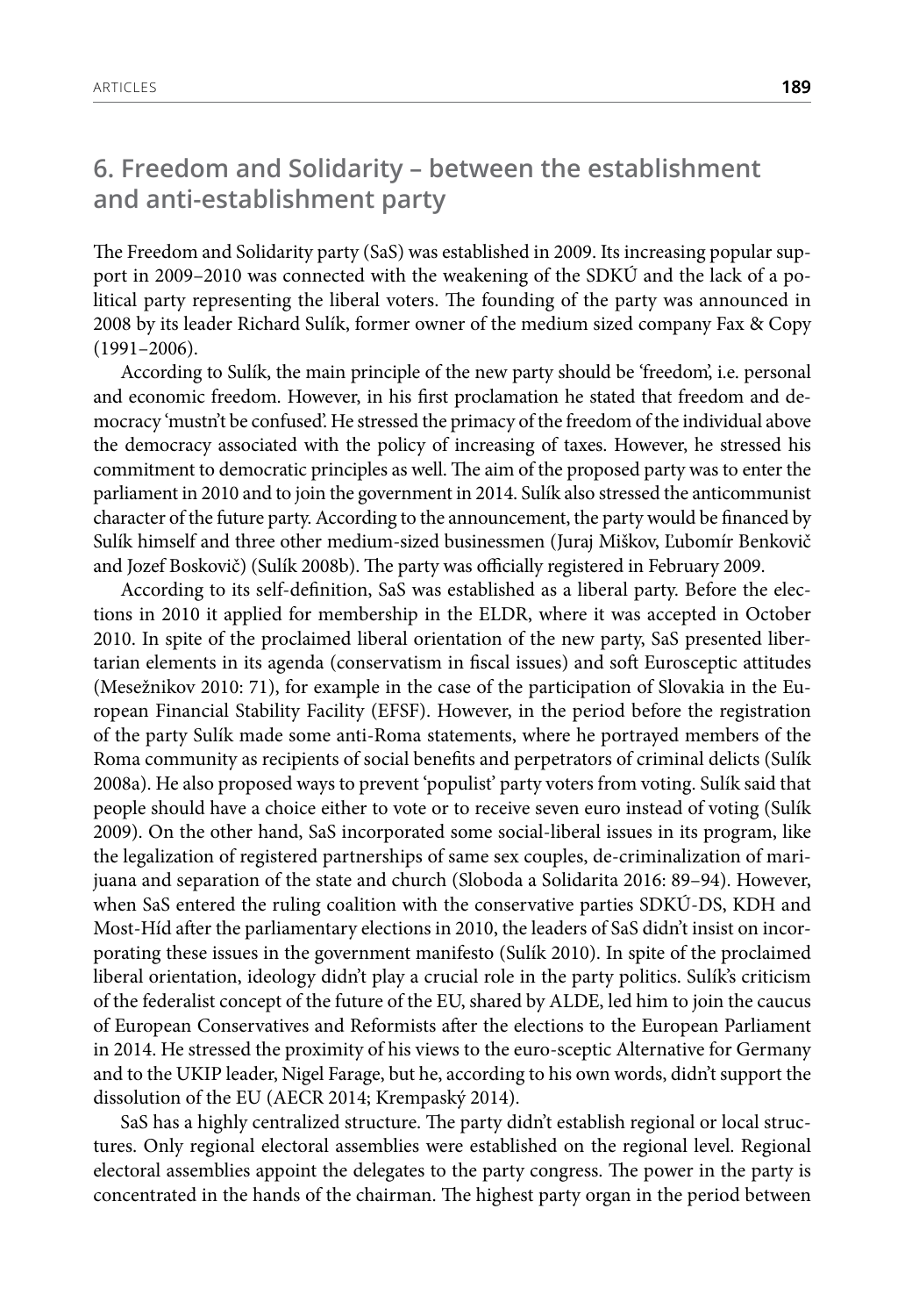the party congresses is the Republican Council. Only the leader of the party is allowed to call the sessions of the Republican Council. The position of the party's chairman is strengthened in an informal way by the low number of party members (Sloboda a Solidarita 2009a; Ďurovský et al. 2013: 54).

The elitist character of the party and the high level of centralization are underlined by the facts that 41 percent of members came from the Bratislava region and 79 percent had a university education (Sloboda a Solidarita 2015). According to the official data provided by SaS, at its founding congress on 28 March, 2009, the party had one hundred members (Sloboda a Solidarita 2009c). Later, in November 2016, their number was 170. However, party leader Sulík stressed several times that he was not interested in building the party through mass membership (Pravda 2016).

SaS introduced very strict conditions for the admission of new party members. The criteria are not only lack of corruption, but any future member must have 'properly secured the financing of the living costs'. The candidates for party membership must provide data about their previous political affiliations, and former members of the Communist Party of Czechoslovakia or the Communist Party of Slovakia, as well as former collaborators with State Security, are not allowed to join the party (Sloboda a Solidarita 2009b). In June 2009, party leader Sulík obtained a mandate from the Republican Council to control the process of admission of new party members personally (SITA 2009). Party sympathizers could be registered in the informal group the Friends of Freedom, however, they are not allowed to participate in the decision making processes within the party.

SaS introduced entrepreneurial methods not only in its internal organization, but also in its political campaigning. In the electoral campaign in 2010, R. Sulík suggested that employers may grant the allowances to those employees who bring them the ballots of then-ruling parties Direction, HZDS and SNS. According to him, the entrepreneurs could provide discounts to clients who showed the ballots of above mentioned parties. An e-mail message from 9 June, 2010 was sent from the domain sulik.sk, owned by the Fax & Copy, i.e. officially the former company of Sulík (Zaujimavosti.net 2010).

The electoral campaigns in 2010, 2012 and 2016 were organized mostly through the internet and social networks, accompanied by a massive billboard campaign. In 2010, SaS received 12.15 percent of the votes and 22 seats in the parliament. It became a member of the ruling coalition in 2010–2011, but as SaS refused to support an increase in liabilities in the European Financial Stability Facility (EFSF) in the October 2012 vote connected with the confidence vote for the Iveta Radičová government, the party fell into the opposition. In the 2012 early elections, SaS received only 5.88 percent. Both before the 2010 elections and since October 2011, SaS was not only the uncompromised opponent of the center-left Direction, but this party opposed the policy of other center-right parties as well on the grounds of euro-sceptic and anti-establishment rhetoric. The crisis of Slovak center-right parties – the decline of popular support for the conservative-liberal SDKÚ and KDH in 2012–2016 – contributed to the electoral success of SaS in 2016. SaS received 12.1 percent of the votes and the second largest caucus in the parliament after Direction (Statistical Office of the Slovak Republic 2016). Immediately after the elections, Sulík announced the aim to create a center-right coalition government, but he failed. When SNS and two center-right parties – Most-Híd and Network – refused to join the government that would be led by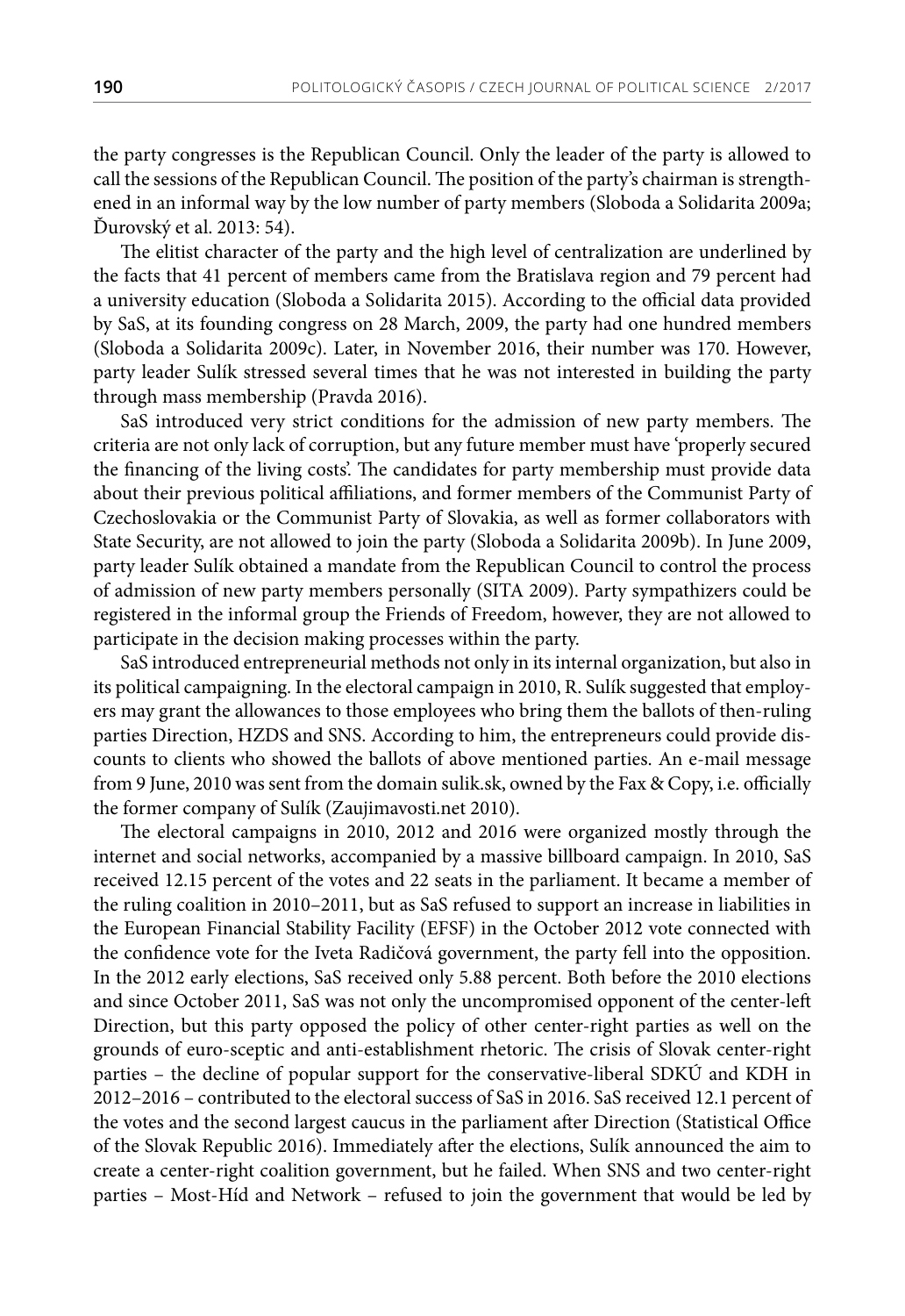Sulík, he, together with the movement OĽaNO – Nova, organized the anti-establishment meetings against the center-right mainstream parties.

SaS faced internal conflicts in April 2013, when 5 deputies and 75 members left the party. Subsequently, in April 2014, 4 additional deputies gave up their party membership (Webnoviny 2014). Another crisis took place in 2016, when the vice-chairman of the party, Jozef Mihál, announced his candidacy for party leader; however when he realized the strong position of chairman Sulík, he withdrew his candidacy (SITA 2016a). Both cases contributed to the strengthening of the position of the incumbent leader. Besides the libertarianism, radical pro-market orientation and soft-euroscepticism, since 2015, the new component of party's agenda has become an anti-immigration rhetoric. In fact, since the elections 2016, SaS has competed for the center-right electorate with the other center-right parties, accusing the parties of corruption and treason because they joined the coalition with Direction. SaS, in spite of ambitions to participate in the government, is an example of a successful return to anti-establishment rhetoric.

In 2009, when the party was established, the party leader and main 'sponsor' Sulík was not an active businessman anymore, unlike the other co-founders of SaS. However, their influence decreased in the later period and it was never comparable to the role of Sulík. After the parliamentary elections in 2010, the dependence of SaS on private financial resources decreased, however the high level of centralization continues. Taking into account the classification of the business firm parties by Krouwel (2006), SaS is functioning as an organization constructed on business principles, not as a party based on the structures of some commercial company.

#### **7. The coming of anti-party politics – Ordinary People and Independent Personalities**

Whereas parties like SOP, Direction, ANO or SaS criticized the incumbent political elites, they still didn't dispute the model of political competition with the crucial role of the political parties. However, the new political projects, like Ordinary People and Independent Personalities, and We Are Family – Boris Kollár, are contesting the traditional model of party politics, based on the presence of local and regional structures.

One of the most successful examples of a business-firm party since 2010 was the establishment of the movement OĽaNO (Ordinary People and Independent Personalities). Its leader Igor Matovič was an entrepreneur until 2007. He is a former owner of the company Regionpress, publishing 36 regional weekly newspapers in the entire territory of Slovakia. Since 2007, his wife, Paulína Matovičová, has been the owner of the company. In 2010, he, together with three other collaborators, established the civic association Ordinary People and declared their priority to fight against corruption. Their aim was to prevent the establishment of the constitutional majority by Direction and SNS after the upcoming parliamentary elections in June 2010. They considered establishing a new conservative party, however, they were invited by Sulík to run on the list of liberal party SaS, which they did. All four members of the association were placed on the last place of the slate, but due to the media support provided by Regionpress, they managed to enter the parliament. Subsequently,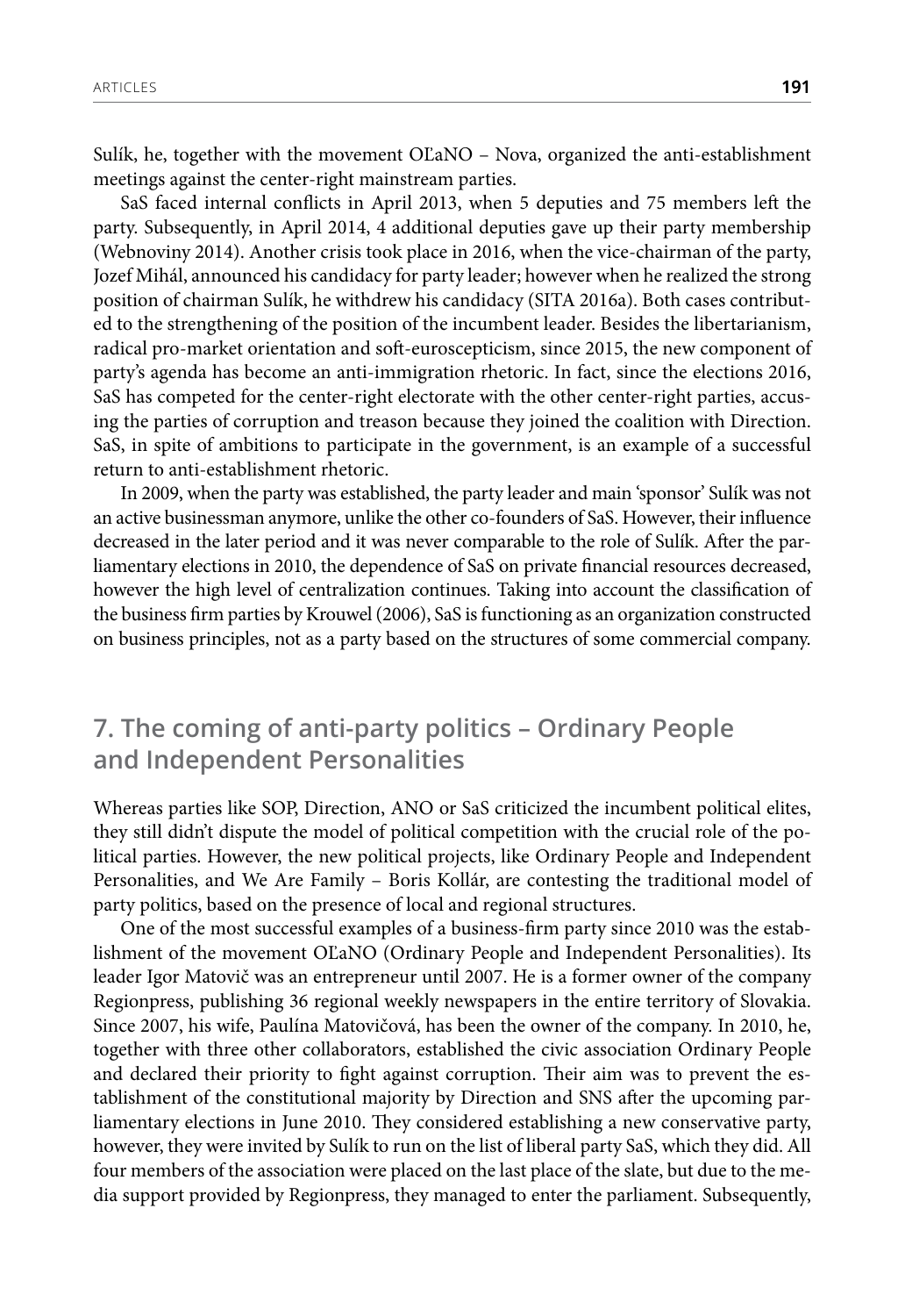Matovič announced that a group of four deputies would represent the 'conservative wing of SaS', but in June 2010 he declined to establish his own political party (Piško 2010).

Although the Ordinary People joined the caucus of SaS and supported the government of Iveta Radičová (coalition of SDKÚ, SaS, Most-Híd and KDH), in some aspects they became an opposition within the ruling coalition. They continued with their anti-establishment behavior, as they required the abolition of immunity for deputies, published a list of the people appointed to managerial positions in the state institutions by political parties and, finally, in 2011, Matovič did not support the amendment aimed to change the provisions of law forbidding dual citizenship, which had been approved on the proposal of Direction in the previous electoral cycle. In November 2011, they finally withdrew from the SaS caucus and registered Ordinary people as a distinct political movement.

The new party – Ordinary People and Independent Personalities – didn't establish any local or regional structures. In fact, the status mentions only two party organs: congress and the chairman. The reason for this is that the movement has only four full-fledged members, former founders of the group Ordinary People. The formation ran in parliamentary elections two times – in 2012 and 2016 (in 2016 they created a joint list with the party NOVA led by the former Minister of Interior Daniel Lipšic). In both cases, the most of the candidates on the slate were independent candidates. Matovič refused any ideas about the creation of the party with the party structures and mass membership several times and he insisted on calling his formation a 'movement'. Only in 2016, after the elections, when traditional representatives of the conservative voters (Christian Democratic Movement – KDH and Slovak Democratic and Christian Union – SDKÚ-DS) failed to meet the electoral threshold, I. Matovič signaled the possible transformation of the formation when he agreed to admit new members. He still refuses the creation of a 'standard political party', however, understood as a political party with permanent local and regional structures and with the leadership accountable to the party members. His aim is to transform OĽaNO into a 'wide popular movement' (Teraz.sk 2016b). Even after the brief experience with participation in the ruling coalition, the OĽaNO movement continues in anti-elitarian and anti-establishment behavior. Although I. Matovič himself is not an official owner of Regionpress, the headquarters of both company and political formation is in the same building in Trnava. Matovič also published the records of his talk with his rival Radoslav Procházka, taped before the presidential elections 2014. According to them, Slovak Republic presidential candidate Procházka asked him to publish some advertisements on non-transparent conditions in the media owned by Regionpress (TVNoviny.sk 2015). Such moments point out the possible persisting connections between the political movement and the private company.

The data concerning the financing of OĽaNO confirm its links to Regionpress. Regionpress is an owner of the internet domains igormatovic.sk, jozefviskupic.sk, obycajniludia. sk and olano.sk. This could be considered as an act of sponsoring the movement by the private firm, although such sponsorship is not present in OĽaNO's annual reports.<sup>2</sup> After its founding in 2011, OĽaNO was financed by its membership fees (1000 euro per member) and a loan 30,000 euro from Paulína Matovičová. While a large portion of the party expenditures are the services provided by Regionpress, Regionpress gave OĽaNO significant discounts for their advertising services. Such financial schemes provide significant profit both for OĽaNO and Regionpress (Lučaiová 2015).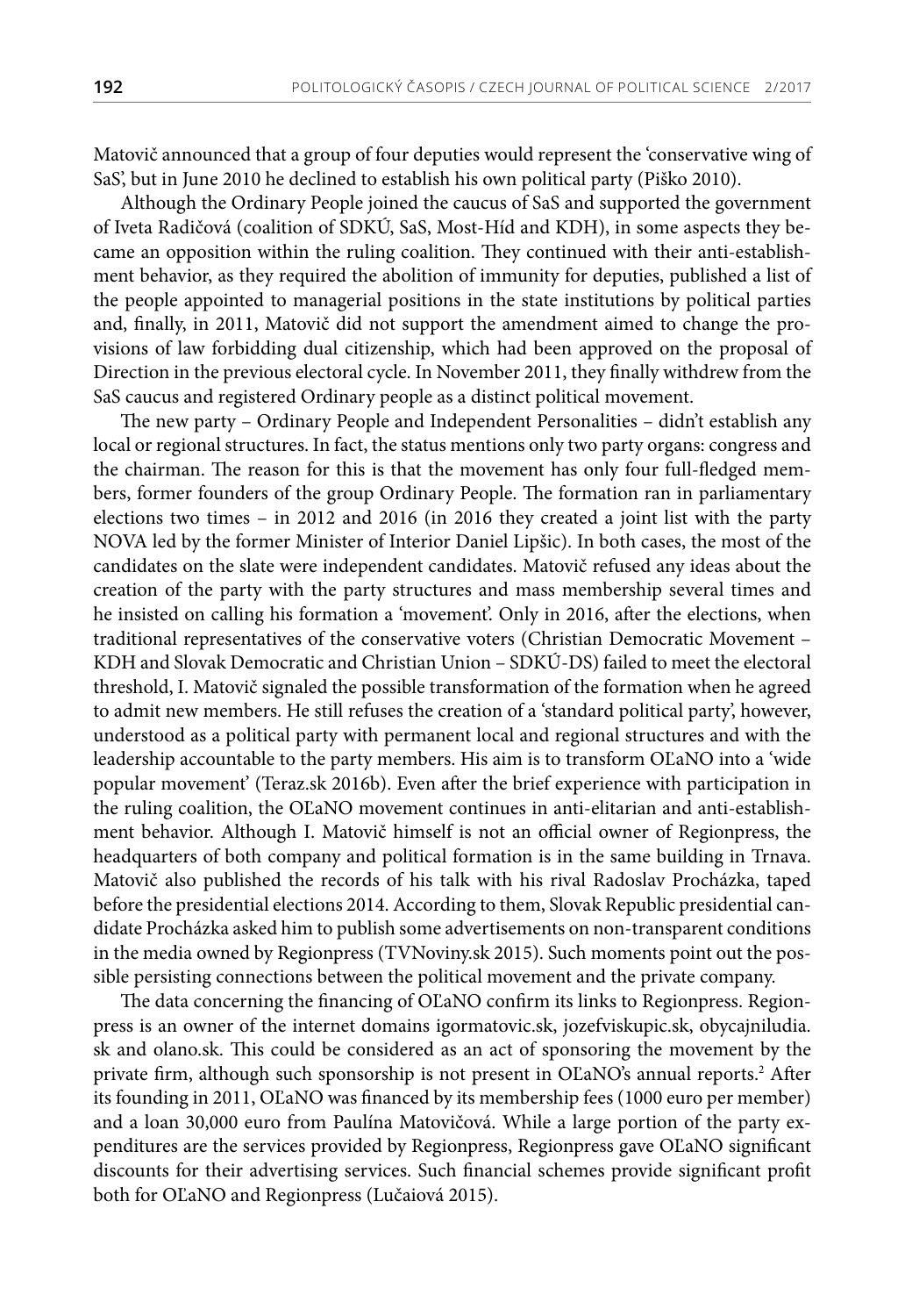ARTICLES **193**

The internal structure of the movement, the way of its financing, its links with the media environment and the role of the leader in the shaping of party politics show that OĽaNO meets the criteria of the 'business firm party' set by Krouwel, as the structures of the commercial firm Regionpress are in large extent used for the political activities of OĽaNO. In fact, the central position of the leader controlling the party financing, allows to define OĽaNO as an example of 'owner party'.

#### **8. Millionaire vs. the politicians – We Are Family**

A few months before the 2016 parliamentary elections, the extravagant millionaire Boris Kollár, owner of the private radio station Fun Radio and some tourist facilities in the Tatra Mountains, announced the establishment of his own movement. He focused on the young people who would take part in the upcoming vote for the first time, and on the conservative protest electorate. He announced his political ambitions through anti-establishment and anti-immigrant posts on Facebook. Other tools of his political influence are the commercial media and radical ultraconservative and Eurosceptic websites Konzervatívny výber (Conservative Choice) and Medzičas (Meantime). In spite of the Euro-scepticism on the web, Kollár himself never expressed negative attitudes towards the EU or NATO. Kollár is very often present in the tabloid media, due to his extravagant and confrontational statements and his extravagant way of life. Among the candidates on his slate were several people widely present in the media – former TV moderator Martina Šimkovičová, known for her anti-immigrant statements, anti-Roma activist Oskár Dobrovodský, Kollár's former spouse Petra Krištúfková, and the organizers of the anti-corruption protests that were held in January 2012. The name of the movement – We Are Family – indicates the conservative orientation of the movement. Its priorities are the defense of family values, protection of the country against the external threats represented by immigrants from the Middle East and improvement of the business environment. However, Kollár himself avoids the discussion about ideology. When asked if he is more conservative or liberal, he used the famous statement by Deng Xiaoping 'it doesn't matter whether a *cat* is *black* or *white*, if it catches mice it is a good *cat*' (Sme Rodina 2016a). The movement's electoral campaign was focused not on program issues, but on the personality of the leader and it targeted the establishment and politicians as such. The main slogan of his electoral campaign was 'I don't vote for the politicians, I vote for Boris.' Whereas in February 2016 Kollár expressed his doubts about a possible coalition with the center-right parties, immediately after the elections in March 2016, when his movement received 6.62 percent, he expressed his willingness to support the center-right government led by R. Sulík (Teraz.sk 2016a).

The way the movement obtained their legal status was more typical of how a business would acquire new assets than of how a political party would ordinarily acquire legal status. As Kollár announced his entrance into politics only a short time before the elections, he was unable to collect the 10,000 signatures necessary to register a new political party or movement. However, he tried to take over the small regional party from Eastern Slovakia 'Náš kraj' (Our Land) which represented local politicians and the Rusyn minority. After the protests published by the former party leader Ľuba Kráľová, who expressed doubts about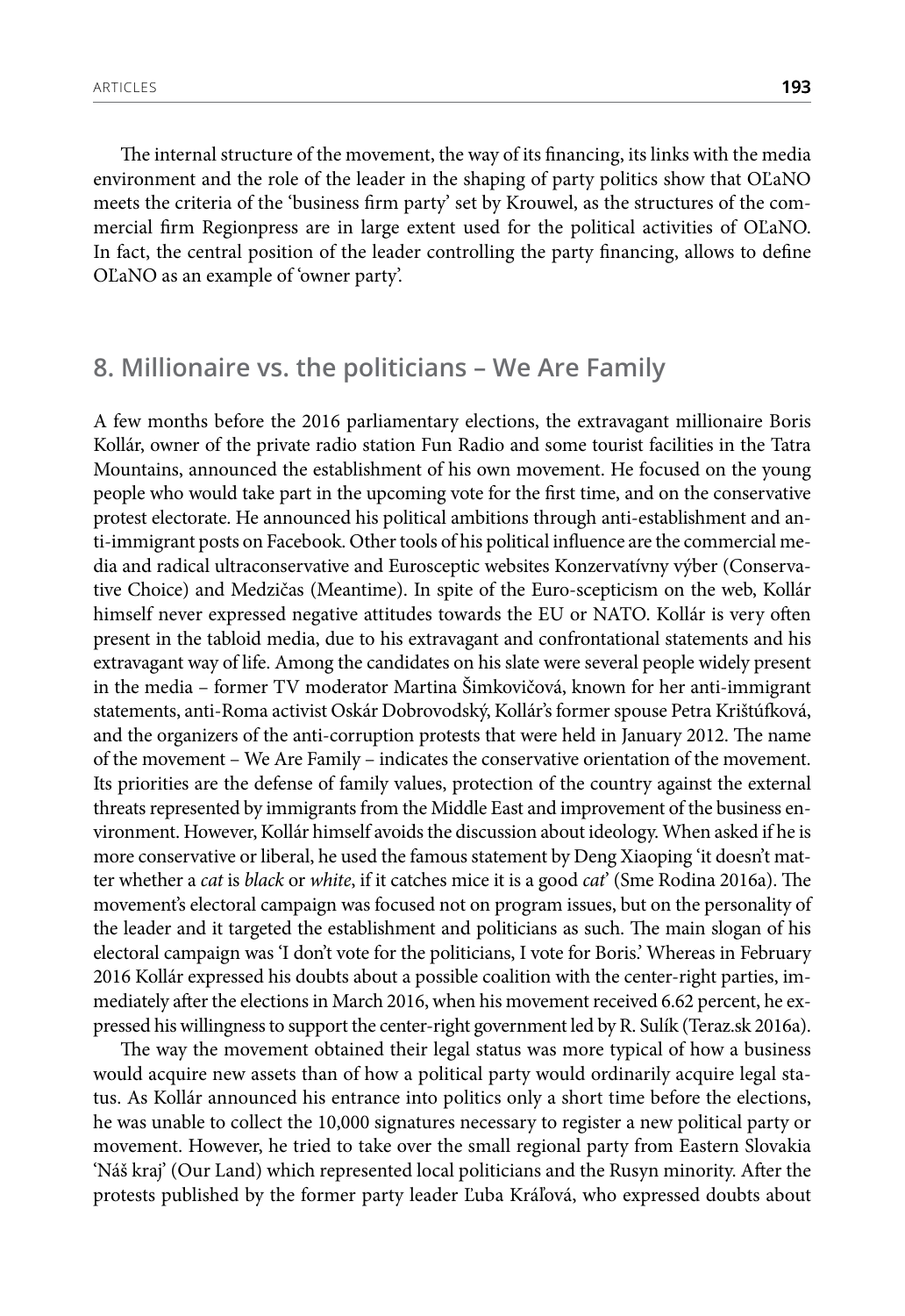the legal character of such a step (Frank 2015), Kollár closed the deal with the another small party – Party of the Citizens of Slovakia – also from Eastern Slovakia. Following that deal, the party changed its name to We Are Family – Boris Kollár, and some members of the party, including its former chairman, Peter Marček, were included on the list of candidates; Marček became a member of the parliament (Teraz.sk 2015). According to Kollár, the electoral campaign of the new party was financed by the founders of the party from their own sources. At the end of February 2016, the new party (defined as a 'movement' by Boris Kollár) had seven members (Tódová, Gális 2016).

As this formation has been in operation for a little more than one year, it hasn't managed to establish regional or local structures. Its status presumes their existence; however, almost absolute power remains in the hands of the leader. He is authorized to appoint not only his deputies, but also the regional and district coordinators and the plenipotentiaries of the movement. The presidium decides about the admission and expulsion of movement members (Sme Rodina 2016b). Thus, the movement is highly centralized, with a very limited level of internal democracy. The dominant position of Kollár is stressed by the location of the headquarters of the formation, placed in the same building as Fun Radio.

The post-electoral development in Slovakia was not in accordance with Kollár's initial plans. He aimed to provide support to the center-right coalition, and since We Are Family joined the opposition, he hasn't further developed the movement's strategy. This has led to internal conflicts within the movement which have resulted in the expulsion of three parliamentarians (Martina Šimkovičová, Peter Marček and Rastislav Holúbek) from the movement and its caucus in June 2016. This step was interpreted by the media and Kollár himself as the leader's personal decision (Kern 2016).

# **9. Conclusions – political entrepreneurs as a potential new political mainstream in Slovakia?**

Increasing support to the parties which follow a business-firm model, as well as the penetration of entrepreneurial practices into the functioning of other political parties, has provoked new political conflicts in Slovakia. Before the parliamentary elections in March 2016, the representatives of the incumbent ruling party Direction, like the speaker of the National Council of the Slovak Republic Peter Pellegrini, interpreted it as a conflict between the 'standard' and 'non-standard' political parties. According to them, the most preferable governmental coalition after the elections would be the coalition of Direction with some 'standard parties' (Netky 2015). According to Prime Minister Robert Fico, the results of the elections were an 'attack upon the standard parties' (Noviny.sk 2016). He made this pronouncement immediately after the elections and he expressed his intention to create a new coalition with the Slovak National Party, Most-Híd and Network, although before the elections he had found the 'standard parties' KDH, SNS and Most-Híd to be 'value-based', but not Network. At the same time, the leader of Network, Radoslav Procházka, stressed his party was not satisfied with 'the standard offered by an old politics' (Hospodárske noviny 2016). After the elections, SNS chairman Andrej Danko , the coalition partner of Direction,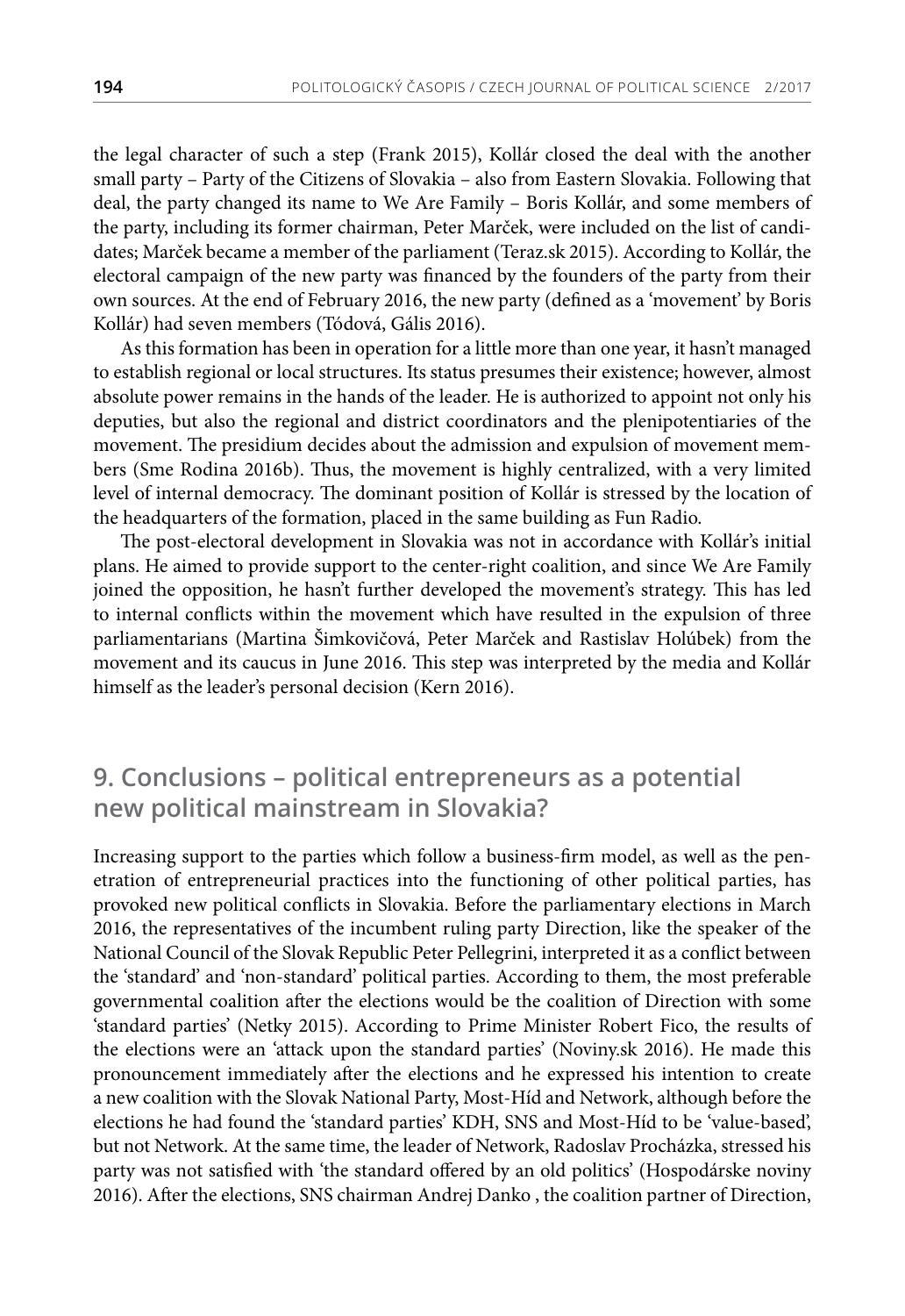Network and Most-Híd, raised the proposal to change the existing legal framework of the work of political parties by introducing a lower limit of 500 members and by strengthening intra-party democracy as an inevitable condition for the registration of the party (Sliz 2016). On the other hand, the leader of Sme Rodina Boris Kollár said: 'We came into politics in order to send these standard politicians, who only lie to you, rob you and don't keep their word, to the junkyard. They are neither social nor human, they really act only against you…' (Poništ 2016). It follows then that the marking of the party as 'standard' or 'non-standard' was used instrumentally, in order to disqualify political opponents.

The penetration of business practices plays an important role in Slovak party politics, in particular since 1998. The newly established political parties are highly centralized; their electoral campaigns are focused rather on the methods of political marketing than on program issues. Even the political parties which are, according to their own statements, focused on program issues, are built around the personality of the leader, who plays the crucial role not only in the campaigning, but also in the decision making process within the party. Such trends are apparent especially in the parties in which acting or former businessmen play a crucial role in shaping their agenda. However, as Table 2 shows, the level of 'entrepreneur practices' is different in particular parties.

| Table 2: Presence of 'business-firm' practices in selected political parties |                                                 |                                          |                            |                                                                      |                                                        |                                                                    |                                                      |  |  |  |
|------------------------------------------------------------------------------|-------------------------------------------------|------------------------------------------|----------------------------|----------------------------------------------------------------------|--------------------------------------------------------|--------------------------------------------------------------------|------------------------------------------------------|--|--|--|
| Party                                                                        | Formative role<br>entrepreneur<br>of 'political | on the leader<br>dependence<br>Financial | centralization<br>Level of | Existence of<br>structures<br>territorial                            | Links to media<br>agencies<br>and P.R.                 | ideology in the<br>buage Vinec<br>Role of                          | Durability                                           |  |  |  |
| SOP                                                                          | Medium                                          | <b>No</b>                                | Low                        | Yes /<br>underdeveloped                                              | High (till<br>2001)                                    | Medium /<br>social<br>democracy                                    | 1 term<br>$(1998 - 2003)$                            |  |  |  |
| <b>ANO</b>                                                                   | High                                            | High                                     | High /<br>informal         | Yes /<br>underdeveloped                                              | High                                                   | High                                                               | 1 term<br>$(2001 - 2006)$                            |  |  |  |
| <b>Direction</b>                                                             | <b>No</b>                                       | <b>No</b>                                | High                       | Yes / highly<br>developed                                            | Low                                                    | High / social<br>democracy,<br>center-left                         | Stable<br>(since 1999)                               |  |  |  |
| SaS                                                                          | High                                            | High<br>(before<br>2010)                 | High                       | Low (party has<br>approximately<br>100 members)                      | Yes /<br>active<br>promotion<br>on social<br>networks  | High / switch<br>from liberalism<br>to Eurosceptic<br>conservatism | Stable<br>(since 2009)                               |  |  |  |
| OĽaNO                                                                        | High                                            | High                                     | High                       | No / lack of<br>permanent<br>members (only<br>4 founding<br>members) | High                                                   | Low /<br>conservatism,<br>social<br>populism                       | Stable<br>(since 2011),<br>2 tenures                 |  |  |  |
| We Are<br>Family                                                             | High                                            | High                                     | High                       | No / presumed<br>by the party<br>status, lack in<br>practice         | High /<br>active<br>promotion<br>on social<br>networks | Low                                                                | Fist term<br>since 2016 /<br>personal<br>instability |  |  |  |
| Source: Author.                                                              |                                                 |                                          |                            |                                                                      |                                                        |                                                                    |                                                      |  |  |  |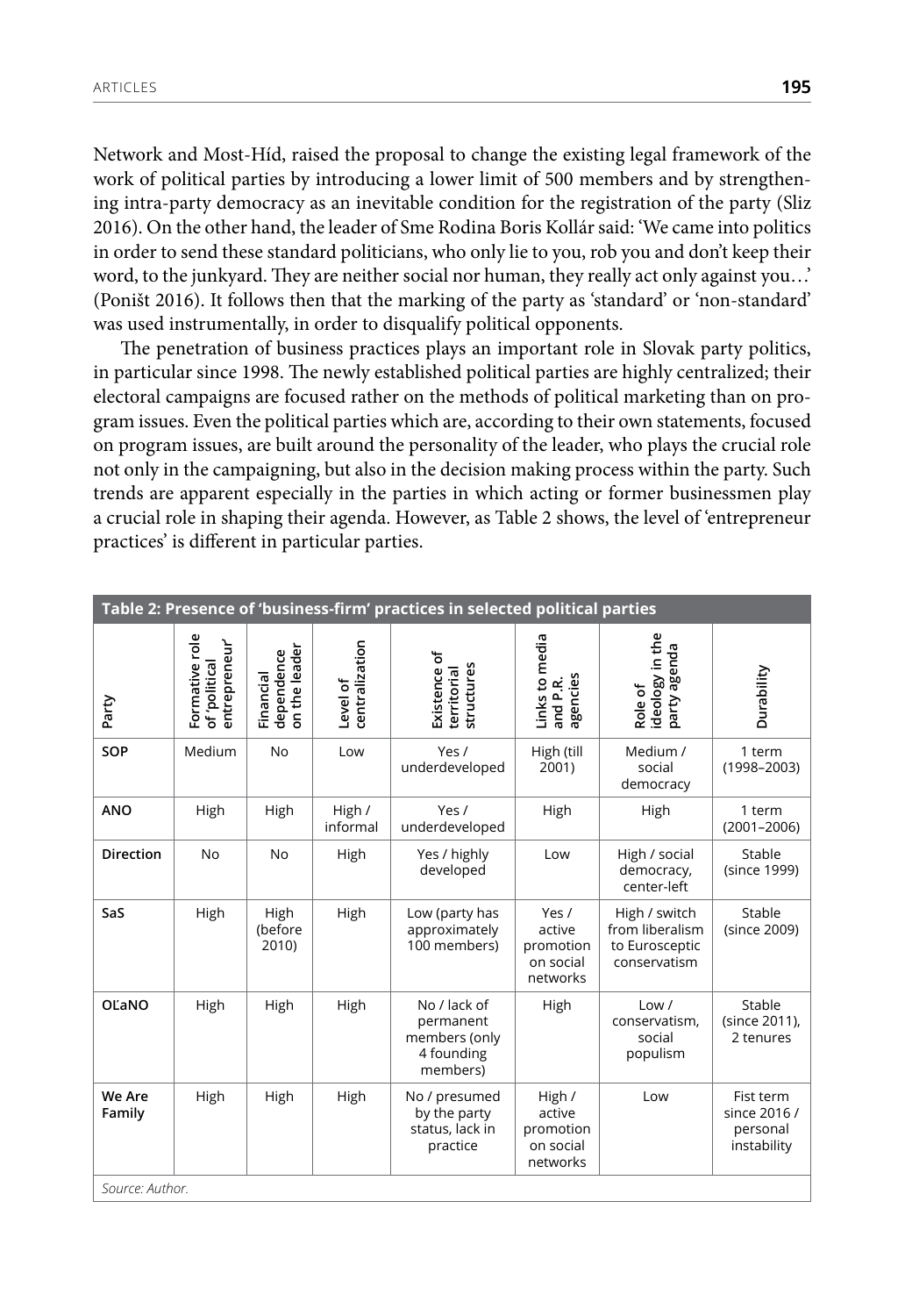The presence of certain 'business-firm' practices in parties like SOP (direct involvement of businessmen, links to the media before 2001) or Direction (high level of centralization, presence of businessmen among the party founders, the influence of the so called 'shareholders') doesn't allow us to define them as business-firm parties according to the conceptual framework set by Hloušek and Kopeček (2017). In the case of Direction, the role of ideology in the party agenda has increased after its integration with the minor center-left parties in 2004 and after the accession of Direction to the Socialist International and Party of European Socialists in 2005. Parties like ANO, OĽaNO and We Are Family meet Krouwel's criteria to be considered business-firm parties, as the commercial business structures played a crucial role in their formation. The case of SaS is different. At the moment of its creation, the main co-founder of the party, Sulík, was no longer an acting businessman, however, the party was supported by other businessmen, including those involved in the advertising and P.R. business. The role of Sulík as a main 'sponsor' of SaS has decreased since the parliamentary elections in 2010, when the party received access to the state funding. However, even the state financing of the party and the presence of ideological elements in the party agenda didn't contribute to a change of SaS's organizational model, which is similar to the business firm, with the central role of the leader and the limited role of the individual members and territorial structures.

However, since 2010, the role of the 'traditional media' (like newspapers, public or commercial TV and radio) in the promotion of the agenda of some political parties has changed. Whereas in the SOP campaign (1998) or ANO (2002), the support of commercial media played a crucial role, for SaS or We Are Family their focus on promotion through social media outlets such as Facebook or on their websites is characteristic (like 'Konzervatívny výber' or 'Medzičas').

Direction is an example of the successful abandonment of the main principles of the business-firm party and the successful institutionalization of the party by increasing the number of party members and establishing territorial structures, as proposed by Harmel and *Svåsand* (1993). This was one of the reasons why Direction, unlike SaS and OĽaNO, was successful in local and regional politics and why it has managed to stabilize its position in the government since 2006 (with a short break in 2010–2012).

The role of the business firm parties in Slovak politics in increasing (see Table 1); on the other hand, the roles of program issues and intra-party democracy are declining. In spite of their protest rhetoric, these parties are interested in becoming part of the ruling coalitions. Therefore, they can hardly be characterized as exclusively anti-establishment forces.

In general, even these business firm parties and parties with elements of business practices which have successfully managed to create their own ideological agenda, did not abandon their business practices after the stabilization of their position on the political scene after successful elections, like in the case of SaS, OĽaNO or We Are Family. The examples of SaS or OĽaNO show that these parties don't see it as their priority to create territorial structures, even after long-term presence on the political scene and after the short-term experience of being part of governmental coalitions. Thus, the creation of the territorial structures and the increase in the number of party members is not a necessary condition for the successful persistence of business-firm parties, as it is laid out by Harmel and *Svåsand* (1993). Such a state of affairs provides favorable conditions for the stabilization of the po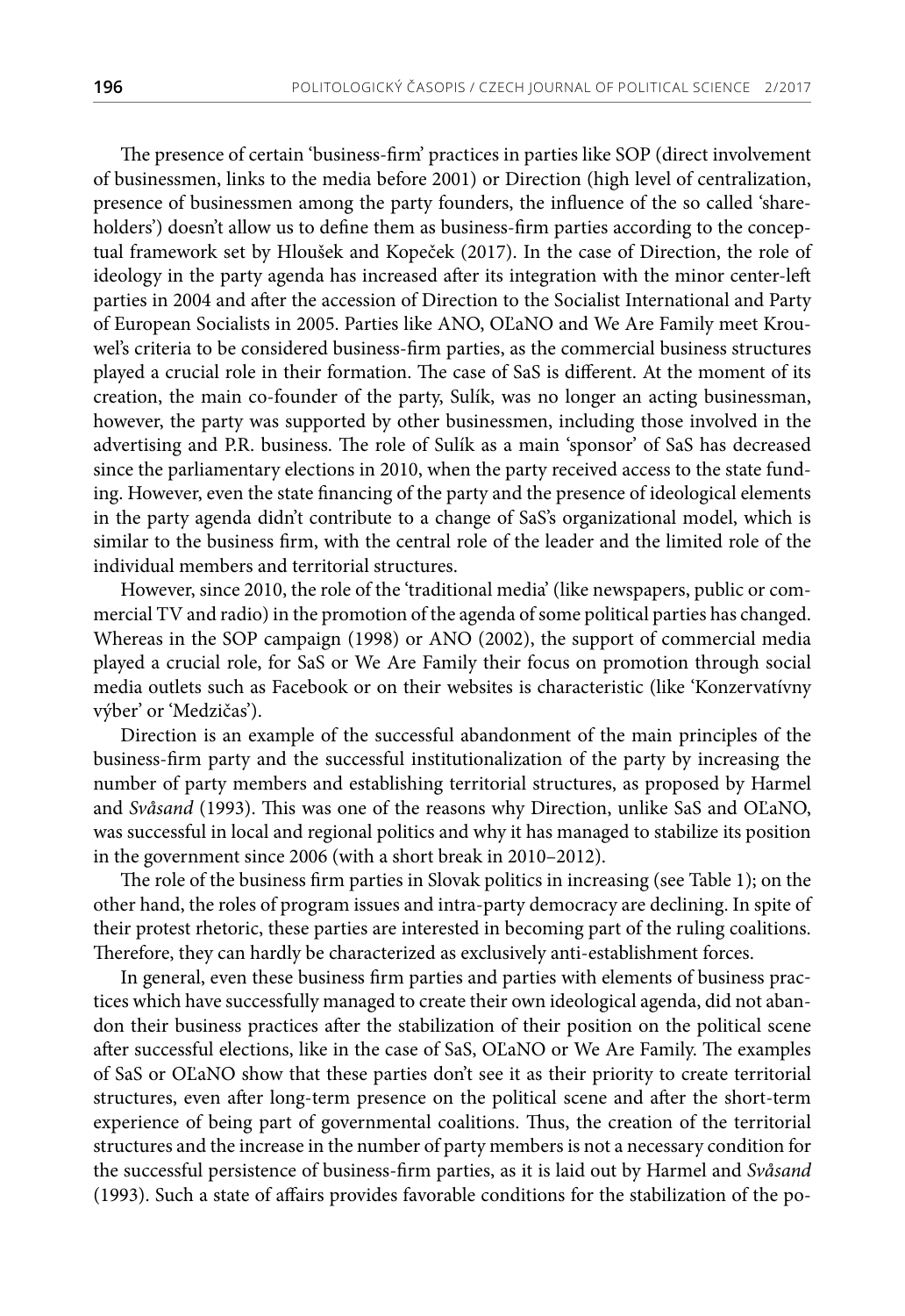sitions of the political leaders, however, the case of ANO shows how potentially vulnerable these parties, and subsequently a large segment of the party system, are.

#### **Footnotes:**

- 1. For example Vladimír Poór, Juraj Široký, Jozef Brhel, Ján Gabriel etc. See more Kováč (2011), Vagovič (2016).
- 2. Jozef Viskupič is one of the co-founders of OĽaNO and a cousin of Igor Matovič.

### **References:**

AECR. 2014. 'SaS leader Richard Sulík leaves ALDE and applies to join ECR.' *AECR News*. 2nd October 2014 (http://www.aecr.eu/sas-leader-richard-sulik-leaves-alde-and-applies-to-join-ecr/).

Daniška, Jaroslav. 2005. 'Pavol Rusko, R.I.P.' *Impulz* 1, no. 3 (http://www.impulzrevue.sk/article.php?44). Ďurovský, Ronald and Maňuch, Martin and Hangai, Martin and Majdišová, Barbora and Kuzár, Michal.

- 2013. 'Monarchistická strana liberálov? (Analýza organizačnej štruktúry strany Sloboda a Solidarita).' In: *Výskumné sondy do organizácie politických strán v SR a ČR*. Eds. Barbara Lášticová and Darina Malová. Bratislava: Univerzita Komenského, 51–59.
- Frank, Michal. 2015. 'Členovia a expredsedníčka strany Náš kraj sa dištancujú od Kollára.' *Korzár*. 16th November 2016 (http://presov.korzar.sme.sk/c/8073930/clenovia-a-expredsednicka-strany-nas-kraj-sa-distancuju-od-kollara.html).
- Harmel, Robert and *Svåsand, Lars. 1993.* 'Party leadership and party institutionalisation: Three phases of development.' *West European Politics* 16, no. 2, 66–88.
- Hloušek, Vít and Kopeček, Lubomír. 2017. 'Entrepreneurial parties: a basic conceptual framework.' *Czech Journal of Political Science* 24, no. 2.
- Hopkin, Jonathan and Paolucci, Caterina. 1999. 'The Business Firm Party Model of Party Organisation. Cases from Spain and Italy.' *European Journal of Political Research* 35, no. 3, 307–339.
- Horobová, Mirka. 2002. 'ANO už Pavla Ruska stála 25 miliónov.' *Sme*. 6th August 2002 (http://domov. sme.sk/c/622325/ano-uz-pavla-ruska-stala-25-milionov.html#ixzz4EWAbDa4Y).
- Hospodárske noviny. 2016. 'Fico nepovažuje Sieť za štandardnú stranu. Smeru hovoríme definitívne nie, odkázal Procházka.' *Hospodárske noviny*. 14th February 2016 (http://dennik.hnonline.sk/slovensko/534932-fico-nepovazuje-siet-za-standardnu-stranu-smeru-hovorime-definitivne-nie-odkazal-prochazka).
- Jirák, Jan and Potůček, Jan. 2002. 'Postavení slovenských médií a vliv mediální legislativy na jejich chování v předvolební kampani v roce 2002.' *Memo98*. Bratislava: Memo98 (http://www.memo98.sk/ index.php?base=data/spravy/2002/zaverecna\_sprava.txt).
- Kern, Miroslav. 2016. 'Kollár vyhodil z klubu troch poslancov Šimkovičovú, Holúbka a Marčeka.' *DenníkN*. 8th June 2016 (https://dennikn.sk/minuta/481251/).
- Kopeček, Lubomír. 2002. 'Strana občanského porozumění strana "na jedno použití".' *Central European Political Studies Review* IV*,* no. 2–3 (http://www.cepsr.com/clanek.php?ID=44).
- Kopeček, Lubomír. 2006. 'Analýza působení Aliance nového občana ve slovenské politice.' *Central European Political Studies Review* VIII, no. 4, 413–430.

Kopeček, Lubomír. 2007. *Politické strany na Slovensku 1989 až 2006*. Brno: CDK.

Kováč, Patrik. 2011. 'Záhadní "sponzori" Smeru-SD a vplyv mocných na slovenskú politiku.' *Aktuality.sk*. 6th September 2011 (http://www.aktuality.sk/clanok/192982/zahadni-sponzori-smeru-sd-a-vplyv-mocnych-na-slovensku-politiku/).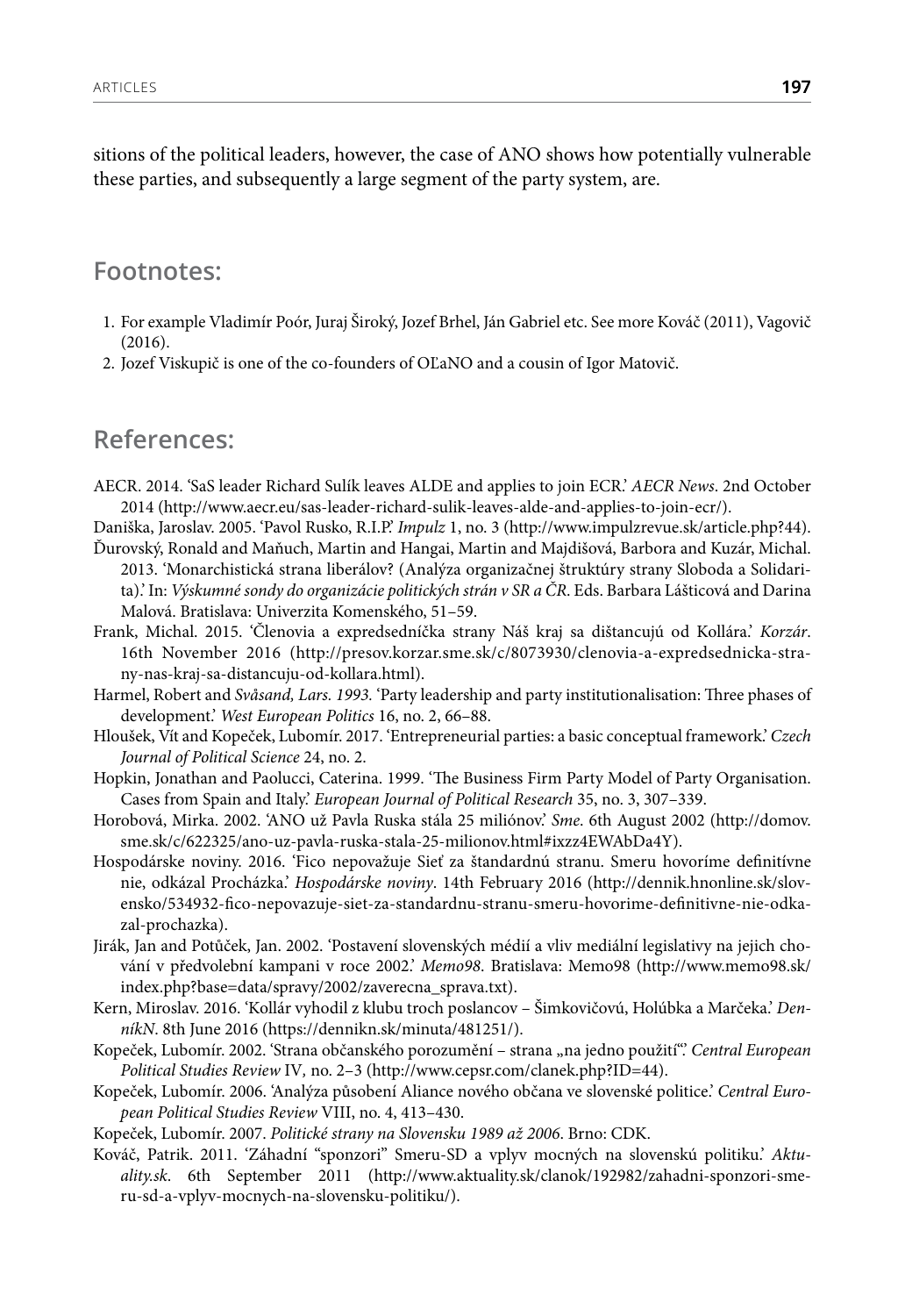- Krempaský, Ján. 2014. 'Sulík odišiel v europarlamente od liberálov.' *Sme*. 1st October 2014 (http://domov. sme.sk/c/7415410/sulik-odisiel-v-europarlamente-od-liberalov.html#ixzz4EbwZoDb0).
- Krouwel, André. 2006. 'Party Models.' In: *Handbook of Party Politics*. Eds. Richard Katz and William Crotty. London: Sage, 249–269.
- Leško, Marián. 1997. 'Predseda HZDS dal, aby mohol dostať.' *Sme*. 17th October 1997 (http://www. sme.sk/c/2051815/predseda-hzds-dal-aby-mohol-dostat-alexander-rezes-je-sefom-volebnej-kampane-hzds-a-blazena-martinkova-je-jeho-zastupkynou.html#ixzz4EcMGn0Mi).
- Lučaiová, Anka. 2015. 'Matovičova strana dotuje zo štátnych príspevkov firmu jeho ženy.' *Plus 7 dní*. 5th June 2015 (http://www.pluska.sk/plus-7-dni/domov/matovicova-strana-dotuje-zo-statnych-prispevkov-firmu-jeho-zeny.html?utm\_source=Pluska-2014&utm\_medium=produkt-box&utm\_campaign=vb2014).
- Malová, Darina and Lášticová, Barbara. 2013. 'Záver.' In: *Výskumné sondy do organizácie politických strán v SR a ČR*. Eds. Barbara Lášticová and Darina Malová. Bratislava: Univerzita Komenského, 87–88.
- Matejčíková, Daša. 2001. 'Rusko: Sám by som sa utopil ako kameň vo vode.' *Sme*. 31st January 2001 (http://www.sme.sk/c/7494/rusko-sam-by-som-sa-utopil-ako-kamen-vo-vode.html).
- Memo98. 2004. 'Tlačové vyhlásenie.' *Memo98*. Bratislava: Memo98 (http://memo98.sk/article/tlacove-vyhlasenie?search\_id=97).
- Mesežnikov, Grigorij. 2001. 'Vnútropolitický vývoj a systém politických strán.' In: *Slovensko 2001. Súhrnná správa o stave spoločnosti.* Eds. Miroslav Kollár and Grigorij Mesežnikov. Bratislava: IVO, 21–112.
- Mesežnikov, Grigorij. 2010. 'Parlamentné voľby 2010 a vývoj systému politických strán.' In: *Slovenské voľby ´10. Šanca na zmenu.* Eds. Zora Bútorová and Oľga Gyárfášová and Grigorij Mesežnikov and Miroslav Kollár. Bratislava: IVO, 59–80.
- Netky. 2015. 'Pellegrini by chcel vládu so štandardnými stranami.' *Netky*. 27 December 2015 (http://www. netky.sk/clanok/p-pellegrini-by-chcel-koalicnu-vladu-so-standardnymi-stranami).
- Noviny.sk. 2016. 'Fico má čas do budúceho piatka, aby zostavil vládu.' *Noviny.sk*. 9th March 2016 (http:// www.noviny.sk/slovensko/159079-fico-ma-cas-do-buduceho-piatka-aby-zostavil-vladu).
- Ondruchová, Mária. 2000. *Organizácia politických strán a hnutí na Slovensku.* Bratislava: IVO.
- Ostrogorski, Moisei. 1902. *Democracy and the organization of the political parties, vol. I.* London New York: Macmillan.
- Piško, Michal. 2010. 'So Sulíkom prídu aj štyria nezávislí.' *Sme*. 13 June 2010 (http://domov.sme. sk/c/5420921/so-sulikom-pridu-aj-styria-nezavisli.html).
- Poláš, Martin. 2016. 'Markíza má 20 rokov. Zmenila trh aj politiku.' *Mediálne.Trend.sk*. 31 August 2016 (http://medialne.etrend.sk/televizia/markiza-ma-20-rokov.html).
- Poništ, Samuel. 2016. 'Kollár otvorene o Matovičovi, Lipšicovi či Andrejovi Dankovi.' *Hlavné správy*. 28 September 2016 (http://www.hlavnespravy.sk/kollar-otvorene-o-matovicovi-lipsicovi-ci-andrejovi-dankovi/838071).
- Pravda. 2016. 'Sulík: SaS je stranou odborníkov, na počte členov nezáleží.' *Pravda*. 12 November 2014 (http://spravy.pravda.sk/domace/clanok/410706-sulik-sas-je-stranou-odbornikov-na-pocte-clenovnezalezi/).
- SITA. 2009. Na prijímanie nových členov SaS dohliadne Sulík osobne. *Pravda*. 14 June 2009 (http://spravy.pravda.sk/domace/clanok/162156-na-prijimanie-novych-clenov-sas-dohliadne-sulik-osobne/).
- SITA. 2016a. 'Mihál stiahol kandidatúru na post šéfa SaS.' *Pravda*. 20 May 2016 (http://spravy.pravda.sk/ domace/clanok/393662-mihal-stiahol-kandidaturu-na-pst-sefa-sas/).
- Sliz, Martin. 2016. 'Danko chce 500 členov, opozícia pôjde na súd.' *Hospodárske noviny*. 7 September 2016 (https://dennik.hnonline.sk/slovensko/821797-danko-chce-500-clenov-opozicia-pojde-na-sud).
- Sloboda a Solidarita. 2009a. *Stanovy*. Bratislava: Sloboda a Solidarita.
- Sloboda a Solidarita 2009b. Členstvo (http://www.strana-sas.sk/clenstvo/294).
- Sloboda a Solidarita 2009c. *Stať sa členom* (http://www.strana-sas.sk/stat-sa-clenom/31).
- Sloboda a Solidarita. 2016. 'Osobné slobody.' In: *Sloboda a Solidarita: Parlamentné voľby 2016. Volebný program.* Bratislava: Sloboda a Solidarita, 89–94.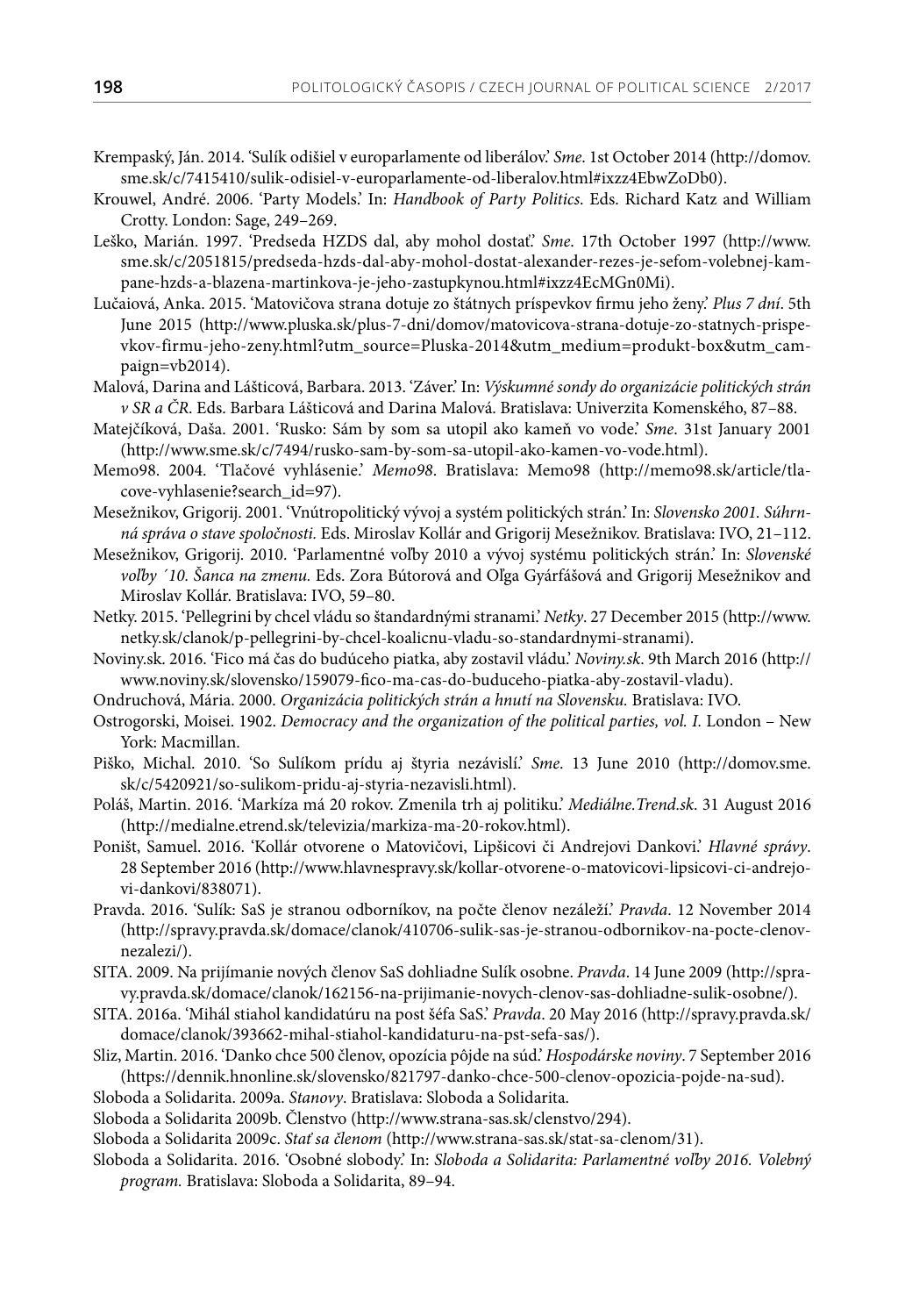Sme. 1998. 'Prvá časť príbehu spoločnosti Markíza Slovakia.' *Sme*. 11 September 1998 (http://www.sme. sk/c/2164981/prva-cast-pribehu-spolocnosti-markiza-slovakia.html#ixzz4VCytMLzh).

Sme Rodina. 2016a. *Boris Kollár* (http://www.hnutiesmerodina.sk/boris-kollar.php).

Sme Rodina. 2016b. *Stanovy politického hnutia Sme Rodina – Boris Kollár*. Bratislava: Sme Rodina.

Smer-SD. 2010. *Stanovy politickej strany Smer-SD*. Bratislava: Smer-SD 2010.

SOP. 1999. *Stanovy SOP, schválené na 1. RK SOP 26. júna 1999.* Bratislava: SOP.

- Statistical Office of the Slovak Republic. 2010. *Elections and Referendums* (http://volby.statistics.sk/nrsr/ nrsr2010/sr/tab3.jsp@lang=en.htm).
- Statistical Office of the Slovak Republic. 2012. *Elections and Referendums.* (http://volby.statistics.sk/nrsr/ nrsr2012/sr/tab3.jsp@lang=en.htm).
- Statistical Office of the Slovak Republic. 2016. *Elections and Referendums.* (http://volby.statistics.sk/nrsr/ nrsr2016/en/data02.html).
- Sulík, Richard. 2008a. 'Určité etnikum.' *Hospodárske noviny Finweb*. 29 December 2008 (http://finweb. hnonline.sk/komentare-a-analyzy/226654-urcite-etnikum).
- Sulík, Richard. 2008b. *Zakladám stranu*. Blog.Sme.sk. 10 November 2008 (http://richardsulik.blog.sme. sk/c/171436/Zakladam-stranu.html).
- Sulík, Richard. 2009. 'Kto by potom volil Fica?' *Slovenská politika. Sulik.sk*. 21 September 2009 (http:// slovenskapolitika.sulik.sk/volby-kto-by-potom-volil-fica/).
- Sulík, Richard. 2010. *SaS vo vláde*. Blog.Sme.sk. 11 July 2010 (http://richardsulik.blog.sme.sk/c/234722/ SaS-vo-vlade.html).
- Šípoš, Gabriel. 2004. 'Vlastníctvo médií a jeho dosah na nezávislosť a pluralitu médií.' *INEKO* (http:// www.ineko.sk/files/konf29102004\_sipos.pdf).
- TASR. 2003. 'SOP sa spojila so Smerom.' *Hospodárske noviny*. 3 March 2003 (http://hn.old.hnonline.sk/ spolocnost-a-politika-686/sop-sa-spojila-so-smerom-82452).
- TASR. 2006. 'Smer-SD už nemá inštitút zakladajúcich členov.' *Sme*. 30 September 2006 (http://domov. sme.sk/c/2921770/smer-sd-uz-nema-institut-zakladajucich-clenov.html).
- Teraz.sk. 2015. 'Kollárova strana pôjde do volieb s názvom Sme rodina Boris Kollár.' *Teraz.sk*. 30 November 2015 (http://www.teraz.sk/slovensko/zmeny-nazvu-sme-rodina-boris-kollar/168716-clanok.html).
- Teraz.sk. 2016a. 'B. Kollár: Nechcem sa zamazať účasťou v pravicovej vláde.' *Teraz.sk*. 7 March 2016 (http://www.teraz.sk/slovensko/kollar-pravicova-vlada-kiska/185553-clanok.html).
- Teraz.sk. 2016b. 'OĽaNO-NOVA chce otvoriť členstvo a sta**ť** sa ľudovým hnutím.' *Teraz.sk*. 27 March 2016 (http://www.teraz.sk/slovensko/olano-nova-chce-otvorit-clenstvo/188868-clanok.html).
- Tettinger, Marek. 2005. 'Rusko v Markíze skončil, televíziu ovládli Američania.' *Hospodárske noviny*. 2 November 2005 (http://dennik.hnonline.sk/153247-rusko-v-markize-skoncil-televiziu-ovladli-americania).
- Tódová, Monika and Gális, Tomáš. 2016. 'Nikdy som neveksloval tak, ako si o mne myslíte.' *DenníkN*. 28 February 2016 (https://dennikn.sk/384707/boris-kollar-nikdy-neveksloval-myslite/).
- TVNoviny.sk. 2015. 'Nekonečný príbeh! Matovič a Procházka sú pre nahrávku zase v sebe.' *TVNoviny. sk*. 4 May 2015 (http://www.tvnoviny.sk/domace/1792420\_nekonecny-pribeh-matovic-a-prochazkasu-pre-nahravku-opat-v-sebe).
- Vachudova, Milada Anna. 2005. *Europe Undivided Democracy, Leverage, and Integration after Communism*. Oxford: Oxford University Press.
- Vagovič, Marek. 2016. *Vlastnou hlavou. Ako predal Fico krajinu oligarchom*. Bratislava: Premedia.
- Vercesi, Michelangelo. 2015. 'Owner parties and party institutionalization in Italy: is the Northern League exceptional?' *Modern Italy* 20, no. 4, 395–410.
- Webb, Paul and Poguntke, Thomas. 2005. 'The Presidentialization of Contemporary Democratic Politics: Evidence, Causes, and Consequences.' In: *The Presidentialization of Politics: A Comparative Study of Modern Democracies*. Eds. Thomas Poguntke and Paul Webb. Oxford: Oxford University Press, 336–356.